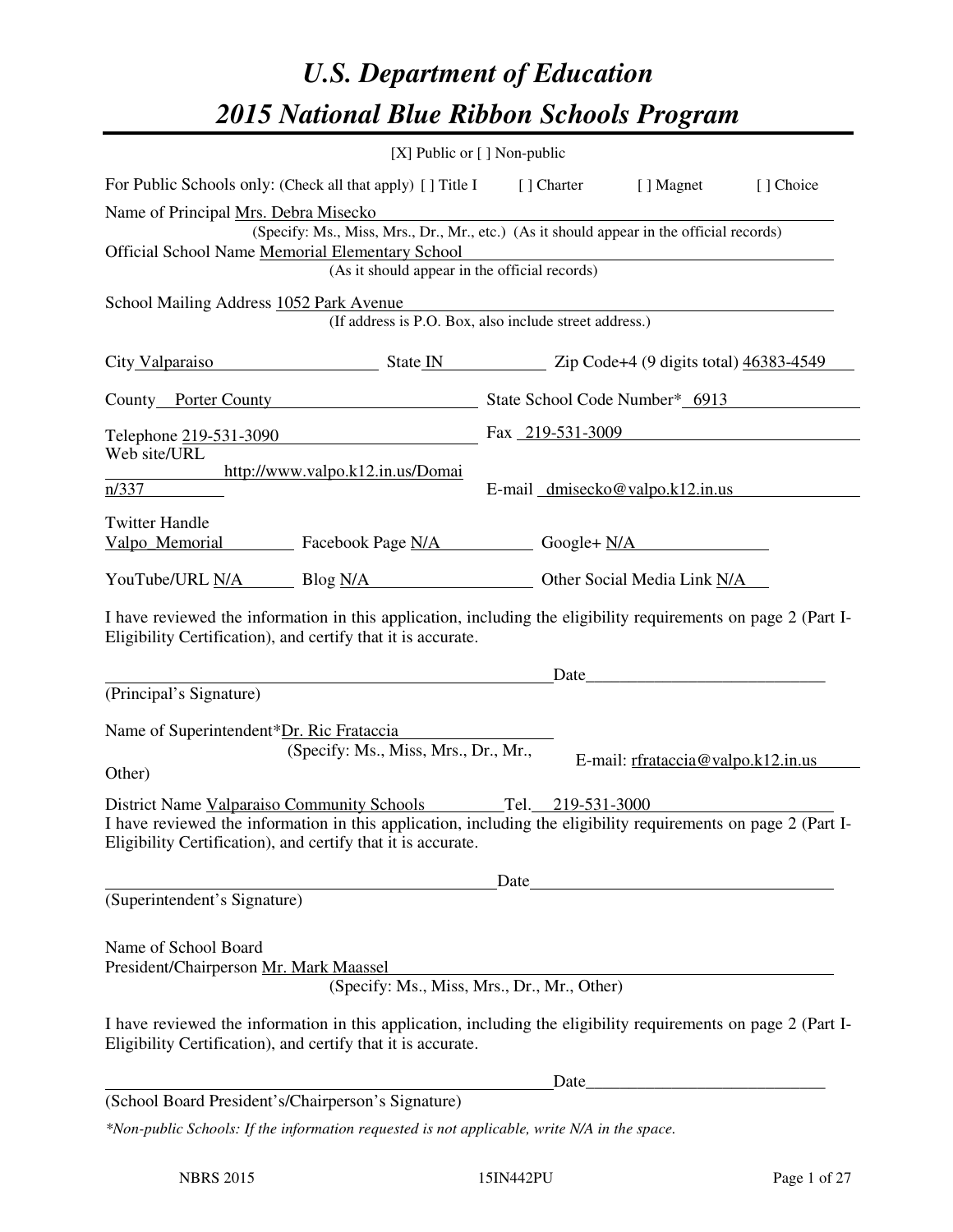#### **Include this page in the school's application as page 2.**

The signatures on the first page of this application (cover page) certify that each of the statements below, concerning the school's eligibility and compliance with U.S. Department of Education and National Blue Ribbon Schools requirements, are true and correct.

- 1. The school configuration includes one or more of grades K-12. (Schools on the same campus with one principal, even a K-12 school, must apply as an entire school.)
- 2. The school has made its Annual Measurable Objectives (AMOs) or Adequate Yearly Progress (AYP) each year for the past two years and has not been identified by the state as "persistently dangerous" within the last two years.
- 3. To meet final eligibility, a public school must meet the state's AMOs or AYP requirements in the 2014-2015 school year and be certified by the state representative. Any status appeals must be resolved at least two weeks before the awards ceremony for the school to receive the award.
- 4. If the school includes grades 7 or higher, the school must have foreign language as a part of its curriculum.
- 5. The school has been in existence for five full years, that is, from at least September 2009 and each tested grade must have been part of the school for the past three years.
- 6. The nominated school has not received the National Blue Ribbon Schools award in the past five years: 2010, 2011, 2012, 2013, or 2014.
- 7. The nominated school has no history of testing irregularities, nor have charges of irregularities been brought against the school at the time of nomination. The U.S. Department of Education reserves the right to disqualify a school's application and/or rescind a school's award if irregularities are later discovered and proven by the state.
- 8. The nominated school or district is not refusing Office of Civil Rights (OCR) access to information necessary to investigate a civil rights complaint or to conduct a district-wide compliance review.
- 9. The OCR has not issued a violation letter of findings to the school district concluding that the nominated school or the district as a whole has violated one or more of the civil rights statutes. A violation letter of findings will not be considered outstanding if OCR has accepted a corrective action plan from the district to remedy the violation.
- 10. The U.S. Department of Justice does not have a pending suit alleging that the nominated school or the school district as a whole has violated one or more of the civil rights statutes or the Constitution's equal protection clause.
- 11. There are no findings of violations of the Individuals with Disabilities Education Act in a U.S. Department of Education monitoring report that apply to the school or school district in question; or if there are such findings, the state or district has corrected, or agreed to correct, the findings.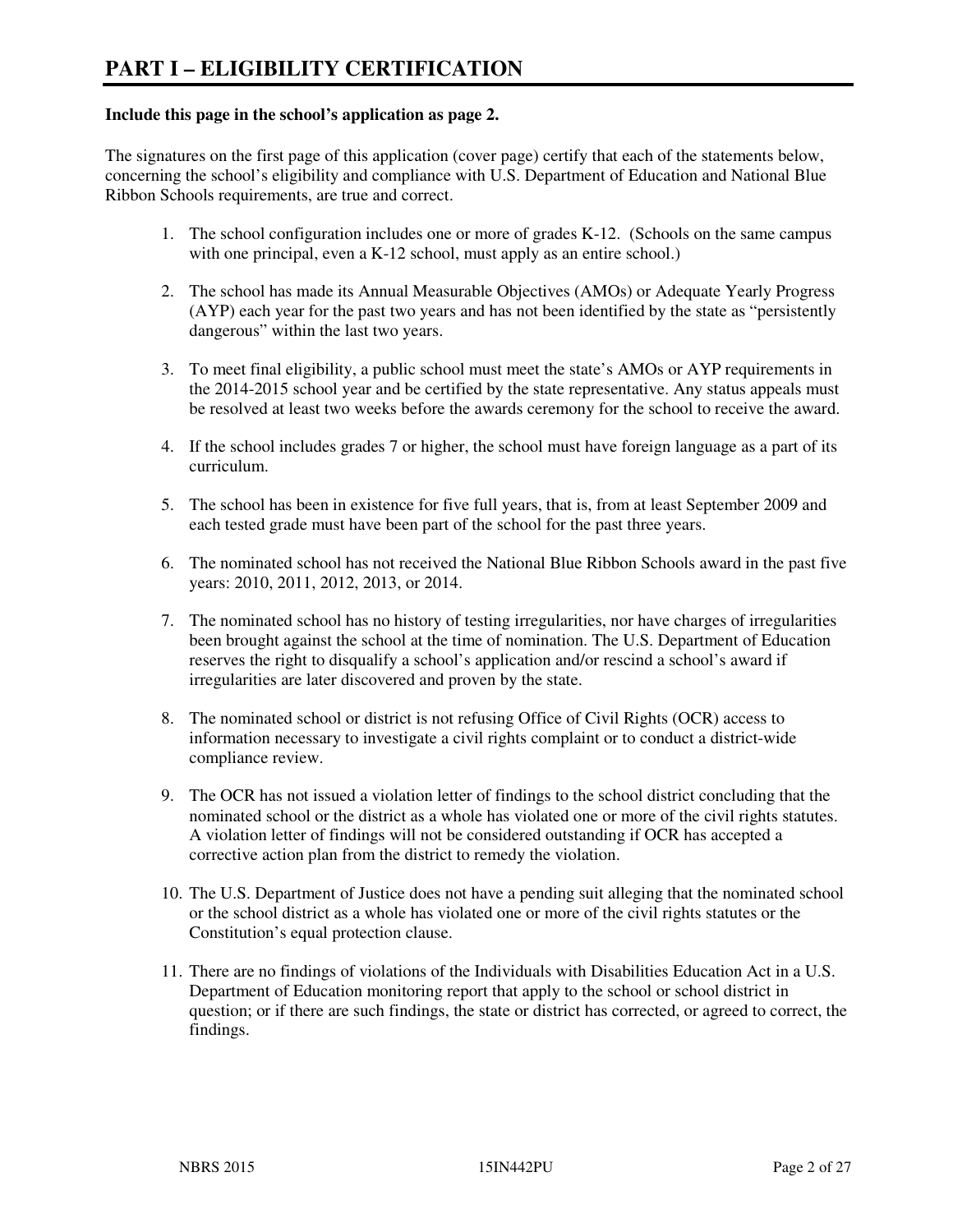# **PART II - DEMOGRAPHIC DATA**

#### **All data are the most recent year available.**

**DISTRICT** (Question 1 is not applicable to non-public schools)

| -1. | Number of schools in the district<br>(per district designation): | $\underline{8}$ Elementary schools (includes K-8)<br>2 Middle/Junior high schools |
|-----|------------------------------------------------------------------|-----------------------------------------------------------------------------------|
|     |                                                                  | 1 High schools                                                                    |
|     |                                                                  | $0 K-12$ schools                                                                  |

11 TOTAL

**SCHOOL** (To be completed by all schools)

- 2. Category that best describes the area where the school is located:
	- [ ] Urban or large central city
	- [ ] Suburban with characteristics typical of an urban area
	- [X] Suburban
	- [ ] Small city or town in a rural area
	- [ ] Rural
- 3. 2 Number of years the principal has been in her/his position at this school.
- 4. Number of students as of October 1 enrolled at each grade level or its equivalent in applying school:

| Grade                           | # of         | # of Females | <b>Grade Total</b> |
|---------------------------------|--------------|--------------|--------------------|
|                                 | <b>Males</b> |              |                    |
| <b>PreK</b>                     | $\theta$     | $\theta$     | $\theta$           |
| K                               | 30           | 26           | 56                 |
| 1                               | 23           | 20           | 43                 |
| $\mathbf{2}$                    | 27           | 26           | 53                 |
| 3                               | 28           | 27           | 55                 |
| 4                               | 21           | 17           | 38                 |
| 5                               | 37           | 24           | 61                 |
| 6                               | 0            | 0            | 0                  |
| 7                               | 0            | $\theta$     | 0                  |
| 8                               | 0            | 0            | 0                  |
| 9                               | $\theta$     | 0            | 0                  |
| 10                              | 0            | 0            | 0                  |
| 11                              | 0            | 0            | $\theta$           |
| 12                              | 0            | 0            | 0                  |
| <b>Total</b><br><b>Students</b> | 166          | 140          | 306                |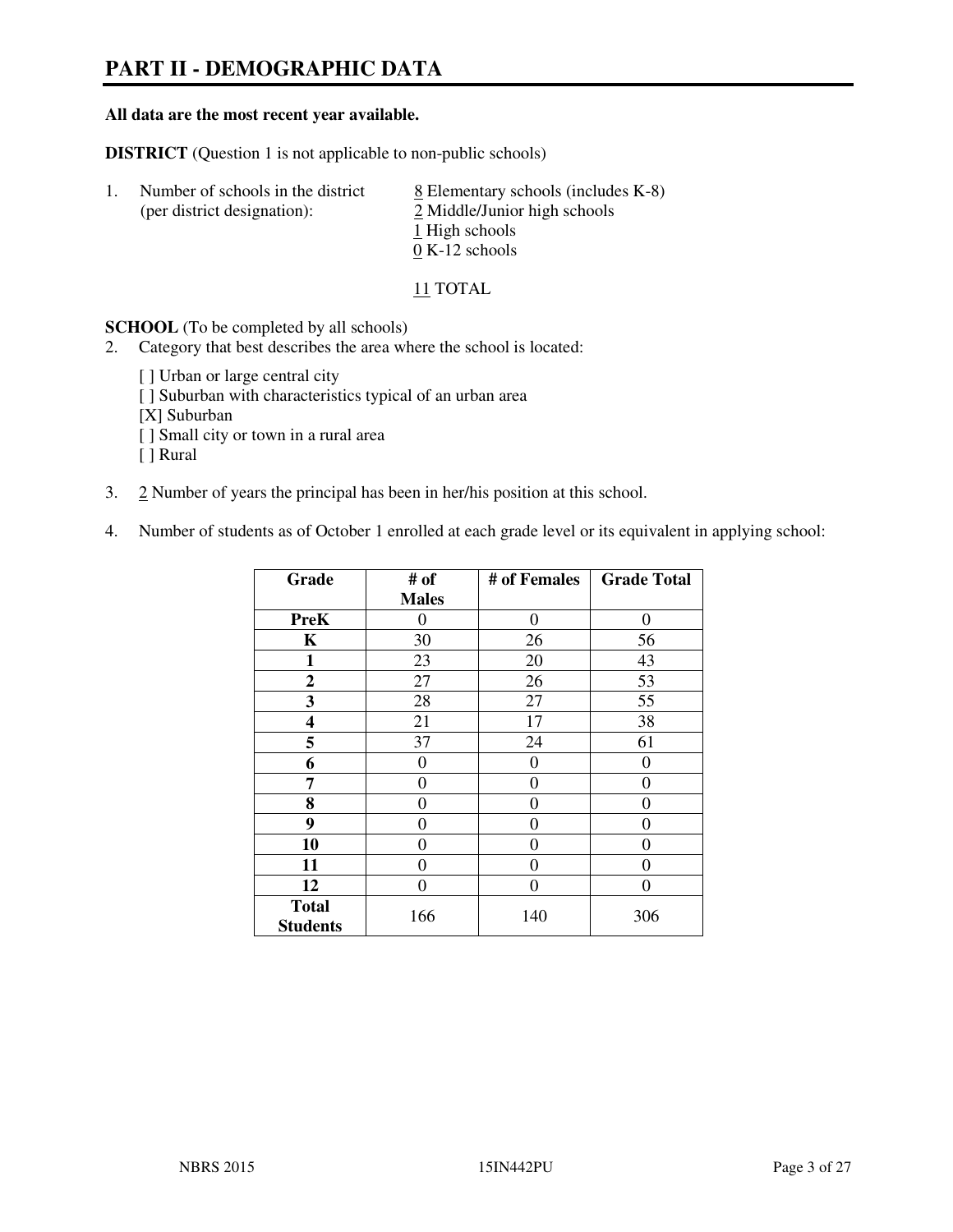5. Racial/ethnic composition of  $0\%$  American Indian or Alaska Native the school: 1 % Asian

 2 % Black or African American 7 % Hispanic or Latino 0 % Native Hawaiian or Other Pacific Islander 85 % White 5 % Two or more races **100 % Total** 

(Only these seven standard categories should be used to report the racial/ethnic composition of your school. The Final Guidance on Maintaining, Collecting, and Reporting Racial and Ethnic Data to the U.S. Department of Education published in the October 19, 2007 *Federal Register* provides definitions for each of the seven categories.)

6. Student turnover, or mobility rate, during the 2013 - 2014 year: 6%

This rate should be calculated using the grid below. The answer to (6) is the mobility rate.

| <b>Steps For Determining Mobility Rate</b>         | Answer |
|----------------------------------------------------|--------|
| $(1)$ Number of students who transferred to        |        |
| the school after October 1, 2013 until the         | 12     |
| end of the school year                             |        |
| (2) Number of students who transferred             |        |
| <i>from</i> the school after October 1, 2013 until |        |
| the end of the school year                         |        |
| (3) Total of all transferred students [sum of      | 19     |
| rows $(1)$ and $(2)$ ]                             |        |
| (4) Total number of students in the school as      | 306    |
| of October 1                                       |        |
| $(5)$ Total transferred students in row $(3)$      | 0.062  |
| divided by total students in row (4)               |        |
| $(6)$ Amount in row $(5)$ multiplied by 100        |        |

# 7. English Language Learners (ELL) in the school: 2 %

Number of non-English languages represented:  $2$ Specify non-English languages: Spanish, German

5 Total number ELL

8. Students eligible for free/reduced-priced meals:  $19\%$ Total number students who qualify: 59

#### **Information for Public Schools Only - Data Provided by the State**

The state has reported that 19 % of the students enrolled in this school are from low income or disadvantaged families based on the following subgroup(s): Students eligible for free/reduced-priced meals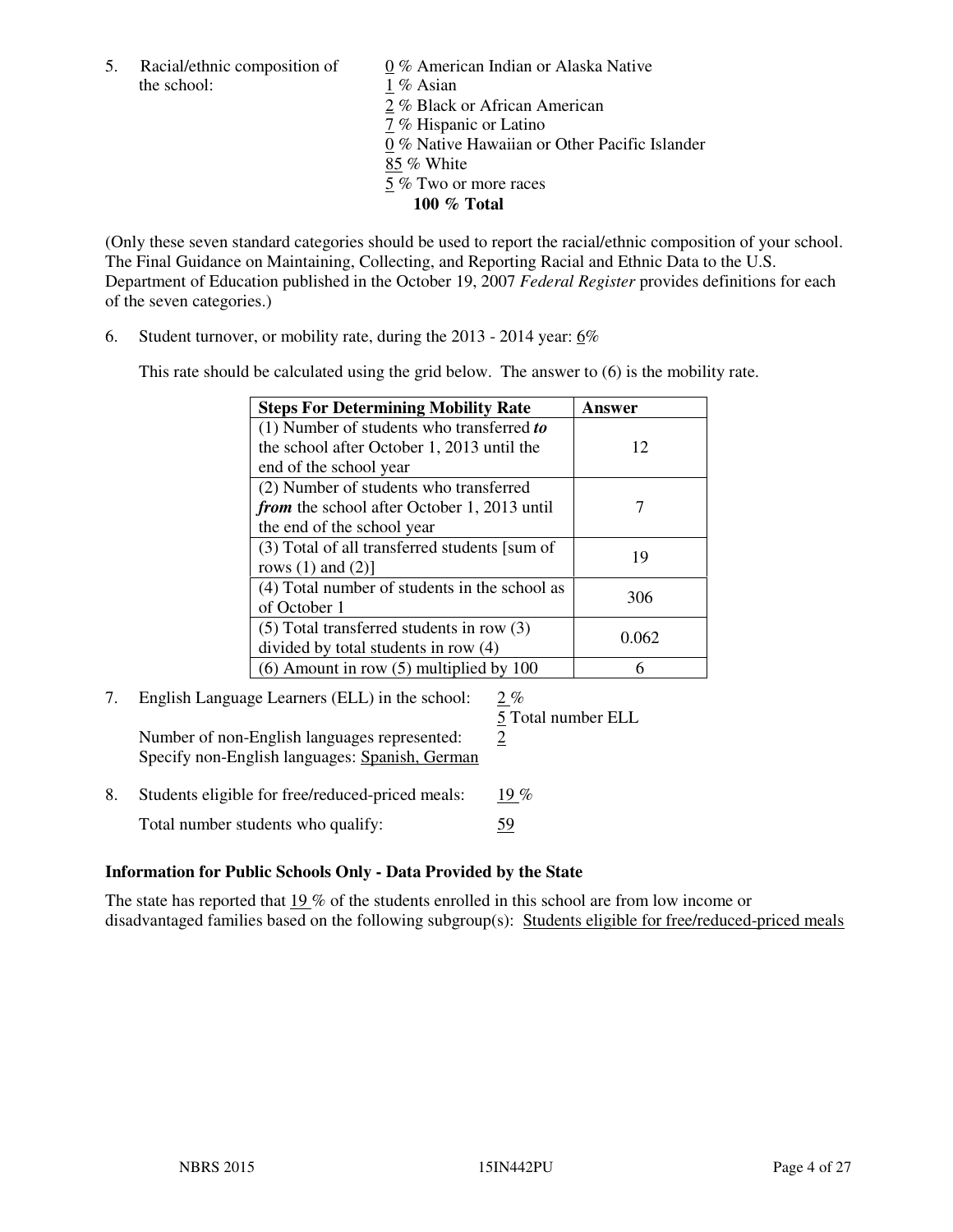40 Total number of students served

Indicate below the number of students with disabilities according to conditions designated in the Individuals with Disabilities Education Act. Do not add additional categories.

| THE LEW CONSTRUCTION OF THE CONSTRUCTION OF THE CONSTRUCTION OF A LOCAL CONSTRUCTION OF A CONSTRUCTION OF THE CONSTRUCTION OF THE CONSTRUCTION OF THE CONSTRUCTION OF THE CONSTRUCTION OF THE CONSTRUCTION OF THE CONSTRUCTIO |                                         |
|-------------------------------------------------------------------------------------------------------------------------------------------------------------------------------------------------------------------------------|-----------------------------------------|
| 6 Autism                                                                                                                                                                                                                      | $\underline{0}$ Orthopedic Impairment   |
| 0 Deafness                                                                                                                                                                                                                    | 9 Other Health Impaired                 |
| 0 Deaf-Blindness                                                                                                                                                                                                              | 13 Specific Learning Disability         |
| 2 Emotional Disturbance                                                                                                                                                                                                       | 10 Speech or Language Impairment        |
| $\underline{0}$ Hearing Impairment                                                                                                                                                                                            | 0 Traumatic Brain Injury                |
| 0 Mental Retardation                                                                                                                                                                                                          | 0 Visual Impairment Including Blindness |
| 0 Multiple Disabilities                                                                                                                                                                                                       | 0 Developmentally Delayed               |
|                                                                                                                                                                                                                               |                                         |

10. Use Full-Time Equivalents (FTEs), rounded to nearest whole numeral, to indicate the number of personnel in each of the categories below:

|                                       | <b>Number of Staff</b> |
|---------------------------------------|------------------------|
| Administrators                        |                        |
| Classroom teachers                    | 12                     |
| Resource teachers/specialists         |                        |
| e.g., reading, math, science, special | 5                      |
| education, enrichment, technology,    |                        |
| art, music, physical education, etc.  |                        |
| Paraprofessionals                     | 6                      |
| Student support personnel             |                        |
| e.g., guidance counselors, behavior   |                        |
| interventionists, mental/physical     |                        |
| health service providers,             |                        |
| psychologists, family engagement      |                        |
| liaisons, career/college attainment   |                        |
| coaches, etc.                         |                        |
|                                       |                        |

11. Average student-classroom teacher ratio, that is, the number of students in the school divided by the FTE of classroom teachers, e.g.,  $22:1$   $25:1$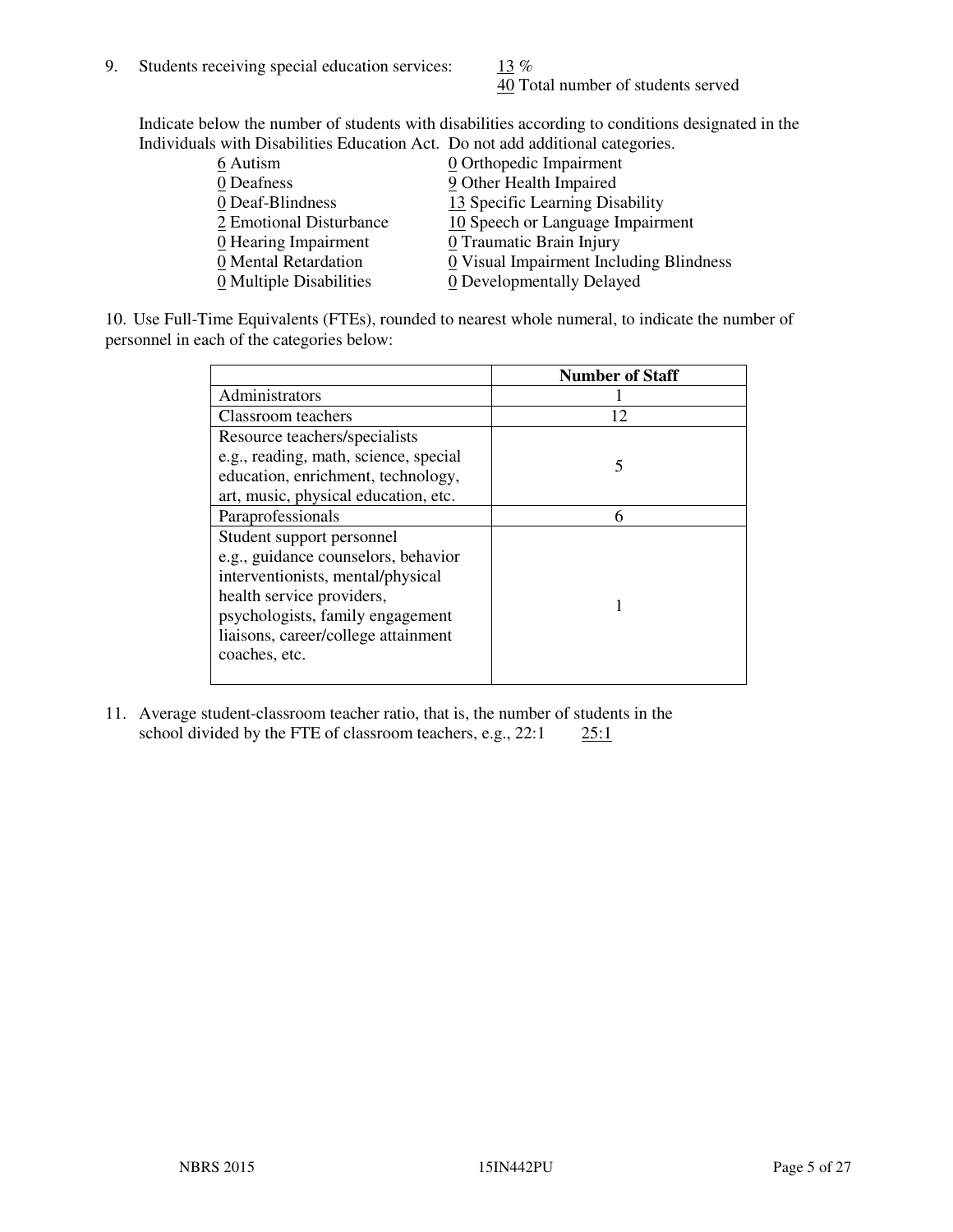12. Show daily student attendance rates. Only high schools need to supply yearly graduation rates.

| <b>Required Information</b> | 2013-2014 | 2012-2013 | 2011-2012 | 2010-2011 | 2009-2010 |
|-----------------------------|-----------|-----------|-----------|-----------|-----------|
| Daily student attendance    | າ $7\%$   | 97%       | 97%       | $77\%$    | 97%       |
| High school graduation rate | 9%        | $0\%$     | $0\%$     | 0%        | $0\%$     |

#### 13. **For schools ending in grade 12 (high schools)**

Show percentages to indicate the post-secondary status of students who graduated in Spring 2014

| <b>Post-Secondary Status</b>                  |       |
|-----------------------------------------------|-------|
| Graduating class size                         |       |
| Enrolled in a 4-year college or university    | በ‰    |
| Enrolled in a community college               | $0\%$ |
| Enrolled in career/technical training program | $0\%$ |
| Found employment                              | $0\%$ |
| Joined the military or other public service   | 0%    |
| Other                                         |       |

14. Indicate whether your school has previously received a National Blue Ribbon Schools award. Yes No X

If yes, select the year in which your school received the award.

15. Please summarize your school mission in 25 words or less: Memorial Elementary will provide a safe and caring educational environment. Our students will develop skills to maximize academic, social, creative, and emotional intelligences.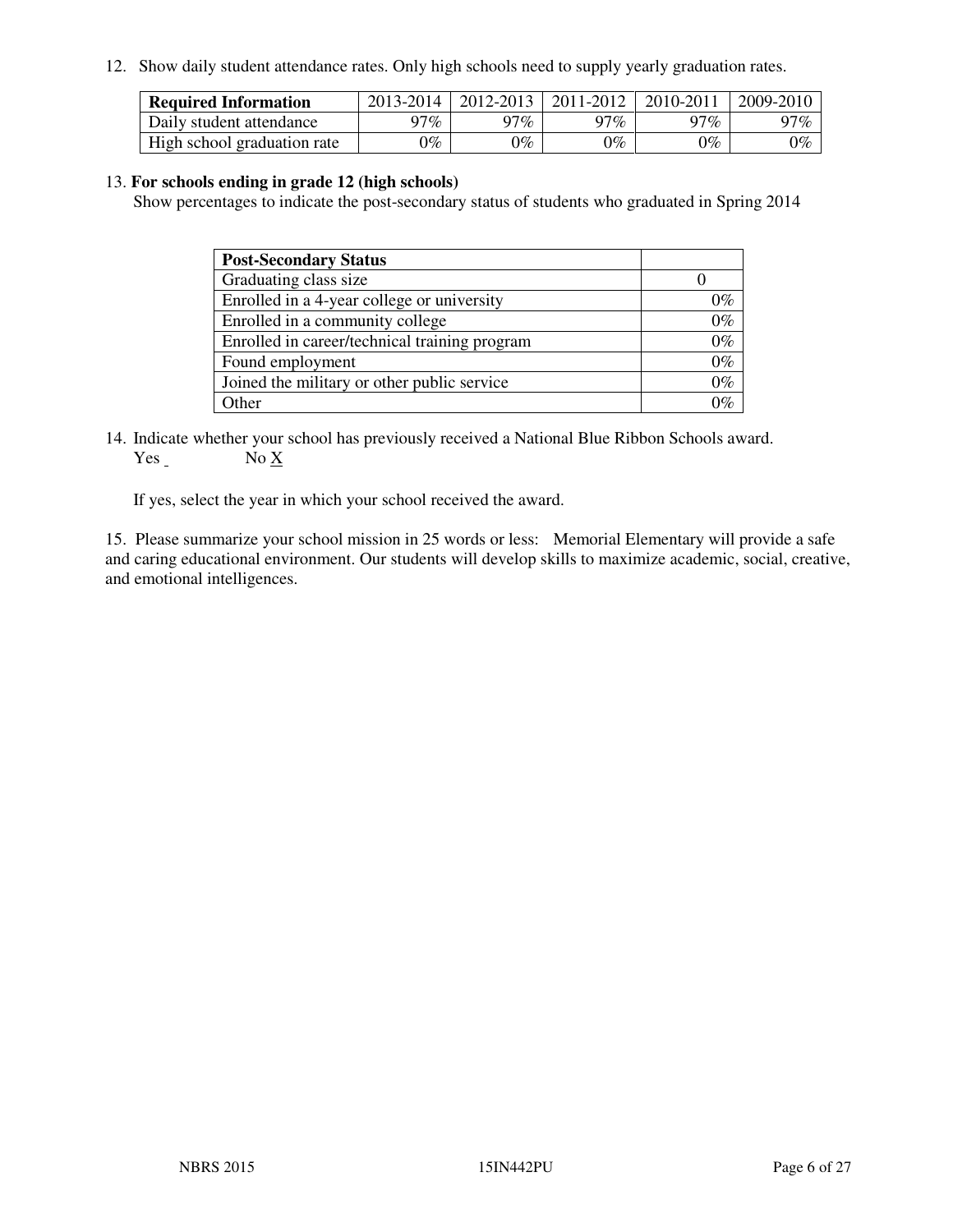# **PART III – SUMMARY**

Memorial Elementary School's purpose is to provide all students with the best educational opportunities possible. The Memorial staff, in cooperation with parents and students, will provide a safe and caring environment. Each student will be encouraged to expand to their potential in academic, creative, emotional, physical, and social skills.

Memorial Elementary School is located at 1052 Park Avenue in Valparaiso, Indiana. It is a part of the Valparaiso Community School Corporation, which consists of eight elementary schools, two middle schools, and one high school. The corporation serves the 6,000 students living in Center Township. Center Township has a population of 43,267. At the center of the township is the city of Valparaiso. It is the county seat and a middle-class community with a population of 32,261. The median family income is \$68,626. The percent of families under the poverty level is 14.4 percent with a 5.2 percent unemployment rate. About 91 percent of the district's adults have a high school diploma, and 35 percent have a college degree. Therefore, most of the income generated is by two-income families with a mix of blue-collar occupations and whitecollar professionals. (City and township data from 2010 census)

Memorial Elementary School was originally built in 1957 and opened in 1958 for grades kindergarten through six. Eventually, the middle school concept was adopted and Memorial became a school that contained grades kindergarten through five and still follows this model. Memorial is a small neighborhood school. In August, 1990 an addition and remodeling project doubled the physical size of the school. It went from having one classroom per grade to two classrooms per grade. At this time Memorial has two classes per grade level, K-5, with approximately 310 students.

Academic success is an important characteristic in Memorial Elementary's school culture. It has achieved Four Star status from Indiana for four of the last five years. The staff, parents, and students share high expectations for learning and growth. Some of the key factors for this success are continual staff collaboration, an involved Parent Teacher Organization, and ongoing parent communication between school and home. Education is a priority for Memorial families.

The curricular offerings at Memorial Elementary have been developed to meet the diverse needs of the students. Students are taught core curricular subjects (reading, writing, math, science, social studies, and health) in self-contained classrooms. All classes have a 30 minute period each day for Response to Intervention and enrichment activities. Paraprofessionals are available in each classroom for this 30 minute period. This support helps the teacher deliver individualized instruction to challenge students, as well as focus instruction for reteaching and remediation. In addition to core classes, all students have music, art, and physical education for one hour a week. The Media Center and mobile technology carts are available as resources for all teachers and integrated into each classroom at least once a week. Valparaiso Community Schools has also developed a K-12 curricular map for technology integration and skill development.

As part of P.B.I.S. (Positive Behavioral Interventions and Supports) Memorial has adopted school-wide behavioral expectations and procedures. These are identified in our motto of being "Vikings with H.E.A.R.T." This acronym stands for Honesty, Effort, Attitude, Respect, and Teamwork. The HEART principles are also the basis for classroom procedures and expectations. This shared philosophy has helped teach positive behaviors which maximize student engagement and achievement. Students showing their HEARTS are celebrated in various ways.

In order to address all student learning styles and social-emotional needs, Memorial also offers a variety of extracurricular activities. Kindness Keepers (a group dedicated to treating others with kindness and respect), Student Council (a group of student leaders), Math Bowl and Spell Bowl (competitive academic clubs), Kool Aid and Canvas (semi-private art lessons), Choir, Circle the State with Song, and After School Sports. The PTO also sponsor students activities and events throughout the year, such as Red Ribbon Week and TV Turn-Off Week.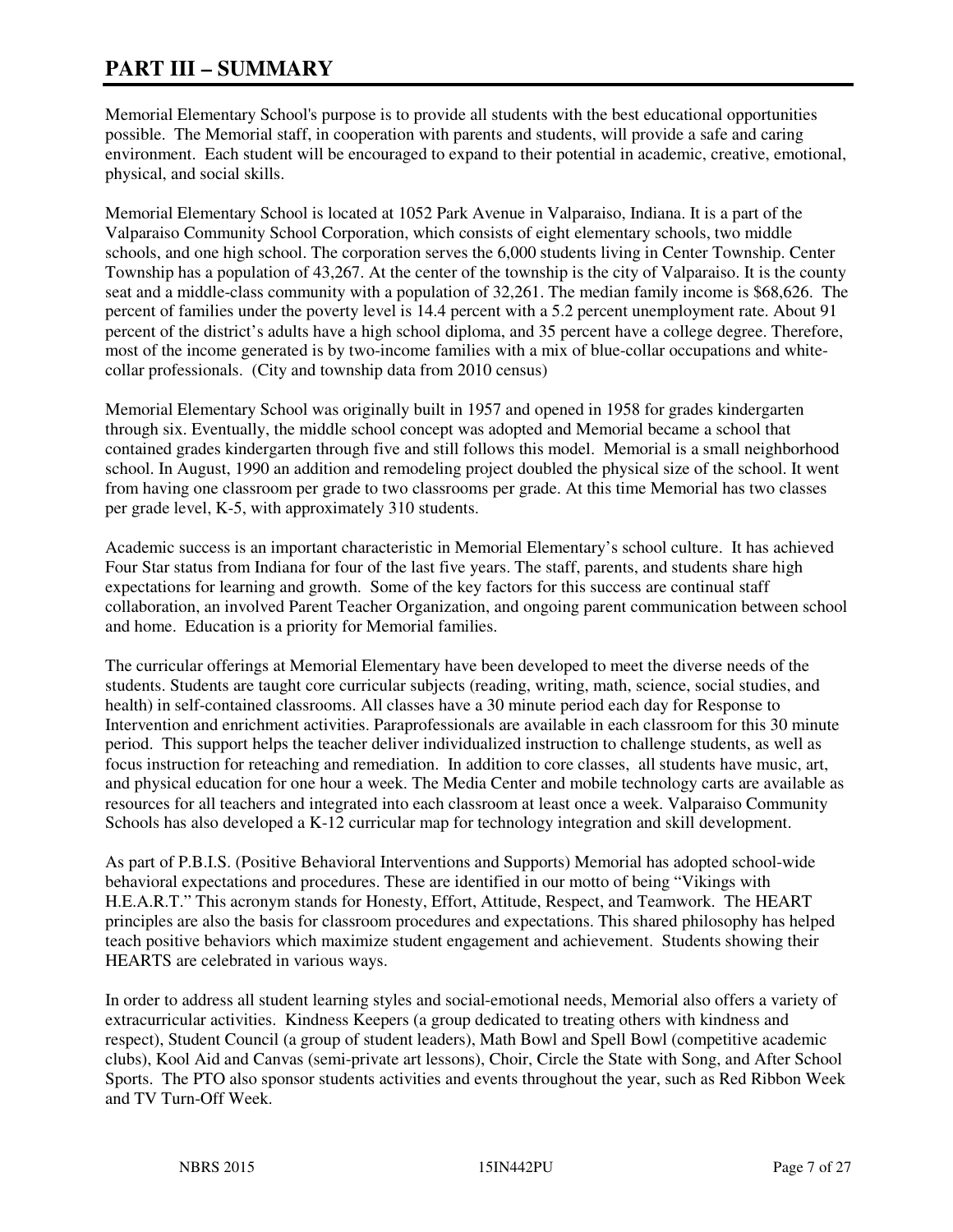The entire Memorial learning community benefits from the high level of collaboration and cooperation evident among the Memorial staff. Wednesday mornings are designated for collaboration time as students arrive later and time is dedicated to intra-school and inter-school district meetings. Grade level teachers share a common plan time each week that can be utilized to plan units, assessments, and projects to support the instruction of the standards. Teachers, specials instructors, the school social worker, and instructional aides often work together to solve challenges that students encounter, whether academic, social, or emotional.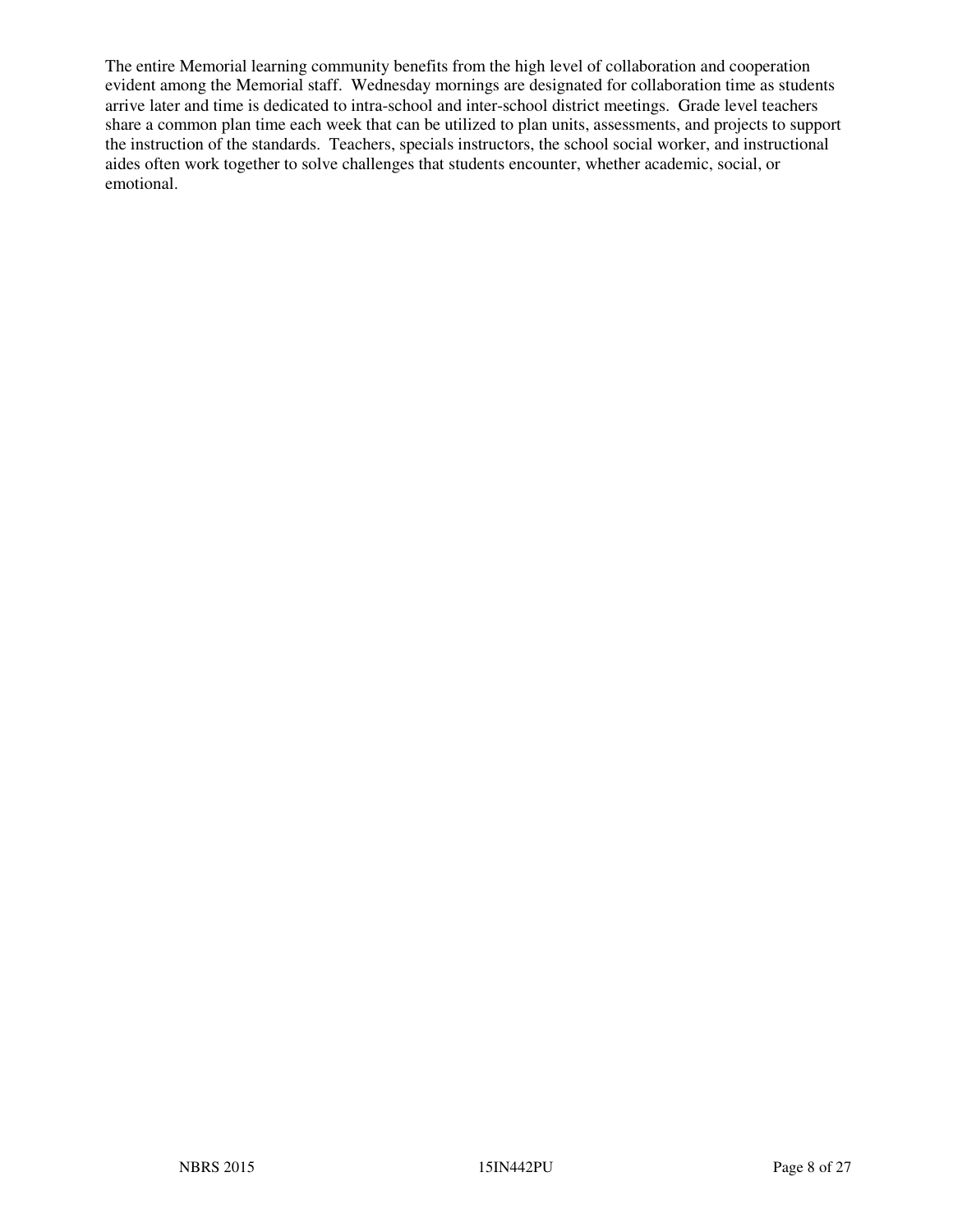## **1. Core Curriculum:**

The teachers of the Valparaiso Community Schools have created well-defined expectations for curriculum at all grade levels. Teachers in grades kindergarten through twelve use Standard Based Curriculum Guides written by faculty committees to help ensure that what is taught is based upon Indiana College and Career Readiness Standards as well as the local needs of our students. These curriculum guides also represent portions of the National Common Core expectations. Committees ensure that the curriculum indicates what students are to learn at each grade level and has been aligned horizontally as well as vertically throughout the grades to meet Indiana College and Career Readiness Standards. With this curriculum in hand, teachers throughout the school corporation can align their instruction to the standards created by the State of Indiana. As a result, classroom instruction at Memorial Elementary School is guided by locally written curriculum maps and the Indiana College and Career Readiness Standards provided by the State of Indiana. Curriculum is updated every six years, preceding the selection of new textbooks. These maps and resources are made available to teachers to guide instructional planning. Time is provided for teachers to collaborate and make curriculum decisions based on these curriculum resources.

#### Language Arts

The reading portion of the language arts component is made up of a ninety minute reading block, wherein phonemic awareness, phonics, vocabulary, fluency, and comprehension are foremost in instruction. Differentiation is a priority and is evidenced by literacy stations, guided reading groups, whole group minilessons, and novel studies. The reading series from Benchmark Literacy supports these daily components of high-quality reading instruction. Benchmark Literacy provides resources to meet all students at their instructional level and is grounded in research based instructional activities. Teachers use the Benchmark assessment components to drive instructional decisions. The instruction can then be tailored to meet individual as well as whole class needs. In addition to a writing curriculum provided within the Benchmark Literacy program, Memorial teachers also utilize the  $Six + 1$  Traits of Writing. Grammar and spelling are embedded in the lessons and writing activities presented through Benchmark Literacy, Six + 1 Traits, and Simple Six curriculum.

#### Math

Bridges math uses an experiential, inquiry based approach to learning the foundations of mathematics. Memorial's math curriculum is closely aligned with both state and NCTM standards. Number sense, computation, and problem solving are integrated in active, hands-on groups, both small and large. Teachers at Memorial utilize the district curriculum maps as well Indiana College and Career Readiness Standards to create a well-balanced approach to mathematical instruction that accommodates various types of learners, meeting individual student needs.

#### Science

Memorial's hands-on curriculum, National Geographic, is often integrated into other areas of the curriculum, applicable to nearly all content areas. Life, Earth and Physical Science are the basic foundations to building the understanding of scientific inquiry. Small group work is conducive to the many science explorations conducted. Teachers plan instructional activities, non-fiction reading opportunities, experiments, and assessments to address both state and local Science curriculum expectations.

#### Social Studies

History, civics/government, geography, and economics are the core of our curriculum. Harcourt Brace is the series currently used to exceed state standards. Teachers often enrich Social Studies education through field trips, guest speakers, and multicultural experiences. A curriculum map has been developed and will be implemented across grade levels. The curriculum includes studies of national, state, and local government.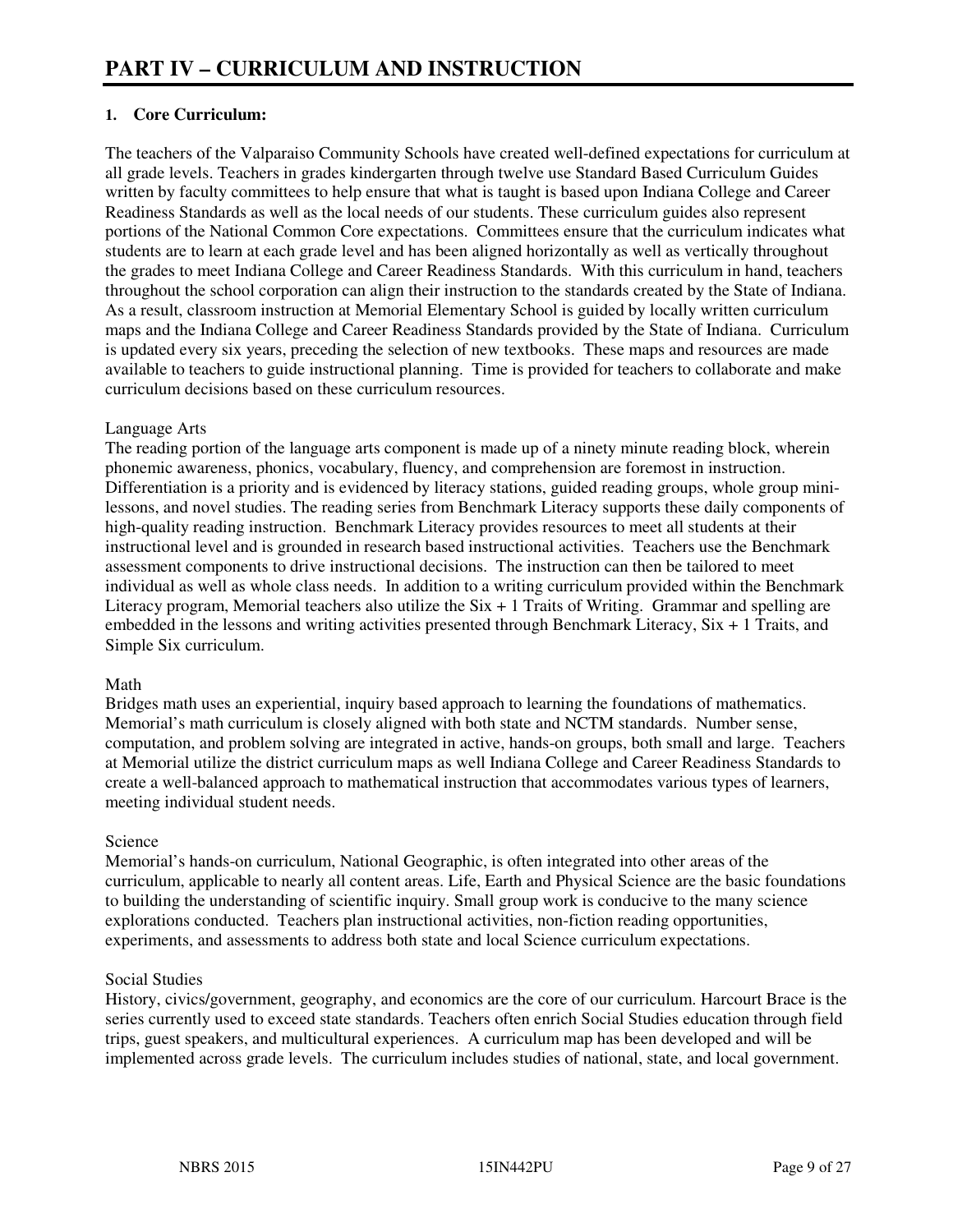#### **2. Other Curriculum Areas:**

In both visual and performing arts, students are given an opportunity to express themselves and learn from others in creative and unique ways. Memorial's art teacher supports students' acquisition of essential skills and knowledge by integrating other curricular areas such as reading, math, social studies, and technology into the visual arts program. The art teacher at Memorial Elementary is diligent in uploading each and every student-created masterpiece into The Artsonia website. This is a means by which every child can access a personal online portfolio filled with his/her masterpieces. All children in grades Kindergarten through Fifth participate in art curricular activities each week for one hour. The art teacher plans, prepares, and executes four art shows each year: This Is Our Story, Arts a Budding, as well as the fall and spring art shows. In addition to this, Memorial's P.T.O. sponsored art program, Brush with the Masters, extends an overview of art history into the classroom.

Music at Memorial Elementary School encompasses a wide variety of learning and enrichment experiences for students that stimulate an appreciation for many styles of music and a desire to express music and perform themselves. Students have the opportunity to perform through the 4th/5th Grade Choir and in classes through the "Share Your Talent" program. All children in Kindergarten through Fifth Grade participate in our Veteran's Day convocation and in our Holiday Sing. By integrating music with drama, reader's theater, American celebrations and those from other countries, our student body gains a comprehensive experience in the performing arts. All students at Memorial participate in music classes for one hour each week and perform in the All-School Music Program every other year.The music teacher at Memorial Elementary provides a constant thread of cross-curricular knowledge through the integration of the elements of music with other curricular areas, such as reading, social studies, math, and art. As a part of our 4th/5th Grade Choir, students participate in This Is Our Story (a district wide holiday arts festival), Circle the State with Song and All-State Honor Choir – the latter two being audition selected special events.

Technology is integrated into every part of the day at Memorial Elementary School. We realize the importance of getting our students prepared for the expectations needed to be successful in college and careers and work diligently to set our students up for success. This is done by integrating technology into our everyday lessons and not having technology be a stand alone subject. Creating an environment where reading and math lessons are enhanced with technology. Each classroom has a small set of chromebooks or iPads to use at any point in the day. Often times teachers use these devices for listening to reading or small group differentiated instruction activities. We also have two class sets of laptop carts which teachers use for at least one hour a week. During computer time students learn how to type, use word processing programs, and learn about creating and researching. We also have an ipad cart that is shared between the first - fifth grade classrooms. Our kindergarten classes are currently piloting on demand iPads in the classroom. This has been a wonderful experience where our kindergarten students have been given the opportunity to fully integrate technology into their days. Kindergartens use their iPads starting with morning work and throughout the entire day. Our Kindergarten students have the ability to create iMovies about a book they have read or rhyming words. They seamlessly use math apps to have a hands on calendar experience. Students are even able to use a programming app to design math problems and letter identification questions for their fellow students.

Physical Education at Memorial Elementary School provides learning experiences that teach students to value physical activity and how it contributes toward a healthy lifestyle. The teachers help students learn the skills necessary to participate in a variety of physical activities that are appropriate to the developmental level of each age group. Students are expected to respect differences among others and follow the rules of team and individual sports. They are taught ways to make healthy choices that positively affect the health and safety of themselves and others. Students in fourth and fifth also have the opportunity to participate in team sports as part of the After School Sports program. All students at Memorial participate in physical education classes for one hour each week and participate in the All-School PE Night every other year as part of TV Turn-Off Week.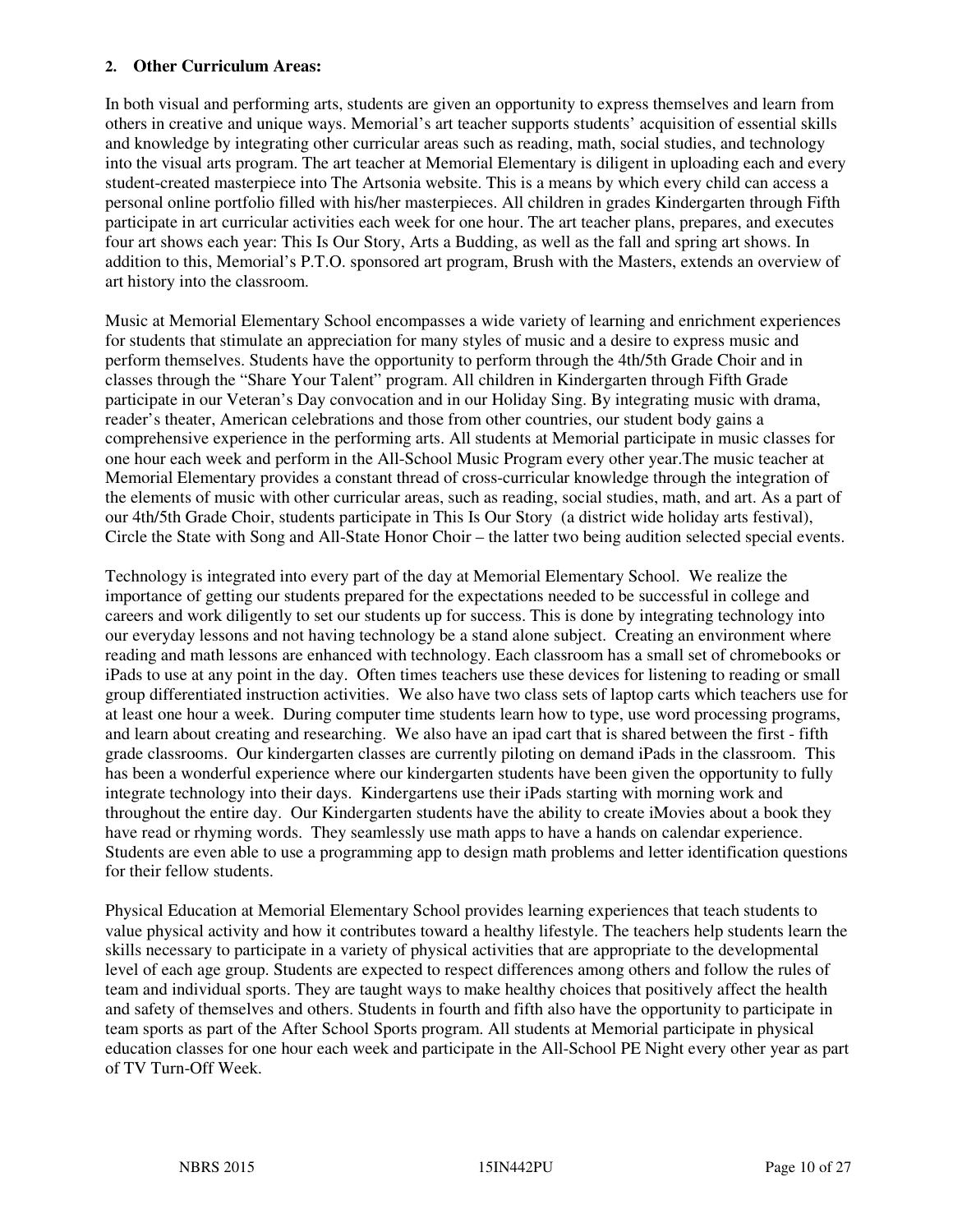#### **3. Instructional Methods and Interventions:**

Memorial Elementary provides varied instructional approaches and interventions to insure high levels of student learning. After formalized assessments have been gathered and analyzed, principal and teachers meet to make action plans including goals, personnel needed, intervention to be used, and level of intensity for students who are in need of targeted support. Our Response to Intervention (RtI) program meets the needs of students who are struggling academically or behaviorally. RtI delivers scientific, research-based instruction in a three tiered method. Tier 1 is the core curriculum in which all students are involved within the classroom setting and may include general classroom interventions. Students receiving Tier 2 interventions are provided with additional support outside of regular classroom instruction for 90 minutes or more weekly. In Tier 3, the intervention is intensified by meeting a minimum of 150 minutes weekly and may include smaller group sizes or one-on-one instruction. Every 6-8 weeks the collaborative team meets again to assess the effectiveness and update the plans as needed. Letters informing parents of the details of their child's RtI action plan are mailed after each meeting.

Interventions used within each tier are carefully chosen to meet each child's individual needs. At Memorial we use the following instructional programs/approaches: Leveled Literacy Intervention (K-2), Read Naturally, Wilson Reading, Study Island, Road to the Code, Reading A-Z, Phonics Lessons: Letters, words, and How They Work by Fountas and Pinnell, Math Facts in a Flash, and Ten Marks. Students with behavioral goals have action plans that target negative behaviors and assists students in replacing them with appropriate ones. Teachers, principal, and social worker collaborate to insure students are supported in their needs.

Students in Tiers  $2 \& 3$  are monitored frequently to assess their progress and the effectiveness of the instruction. In the primary grades, mCLASS progress monitoring subtests are chosen to correlate with the students' RtI action plan goal. Intermediate grades select the most appropriate AIMSweb progress monitoring subtest to determine whether the intervention is working. Students in all grade levels with a behavioral action plan are monitored through behavior logs/charts correlated to their goal. Tier 2 students are monitored every other week, while Tier 3 students are monitored weekly.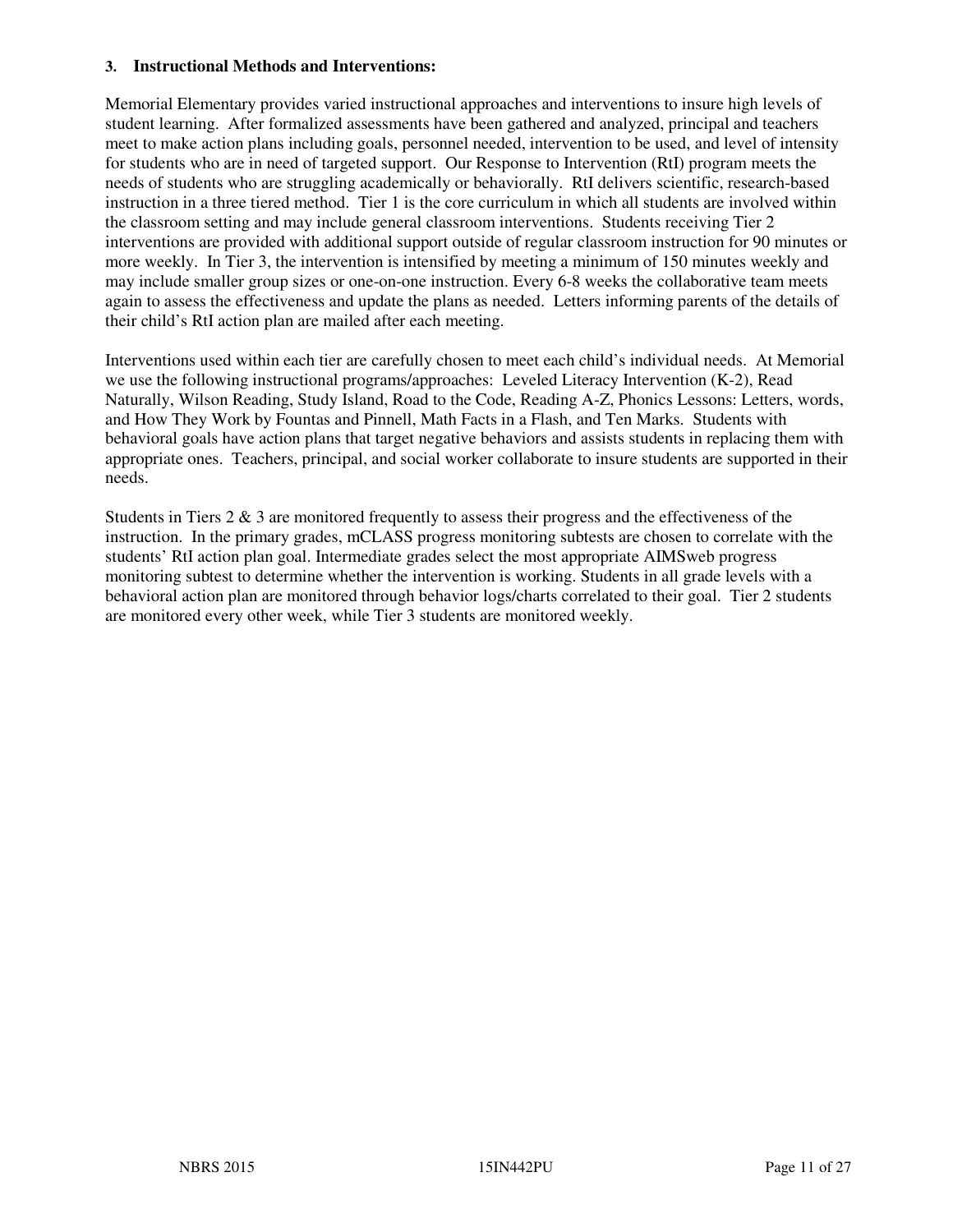#### **1. Assessment Results Narrative Summary:**

The assessment data shows that over the past five years Memorial has had consistent achievement scores on ISTEP+ above the state averages in both math and language arts. When Robert Marzano's Regression Formula, as explained in his "What Works in Schools" text, is applied to the ISTEP+ scores Memorial students are performing nearly 1.7 standard deviations above what is to be expected compared to states's ISTEP+ scores. The regression formula, controlling for poverty, compares Indiana's 2014 passage rate of 70.6% (46.7% SES) in both English/Language Arts and Math, Memorial's 2014 rate is 95% (19%SES). This appears to indicate that school and teacher factors are making a statistically significant difference for Memorial's students.

During the 2010-2011 school year the fifth grade students achieved a low of 80% passing in English/Language Arts. This was a drop for that cohort group from 93% passing the year before. Those test results caused the Memorial staff to reflect and further analyze the ISTEP+ data, as well as other school assessment data. As a result, a need for improved reading comprehension was determined. The school improvement goal was changed to address Reading Comprehension across the school. After the 2010-2011 school year, the percent passing for English/Language Arts in grade five steadily increased and was at 95 % passing last year.

Memorial has limited data available for disaggregation and analysis in sub-groups. However, there is data from grade 4 to support that the subgroup of free and reduced population achievement was lower in the years of 2009 to 2012 than the entire population. The data shows an increase over the next two years that is higher than the whole population. One possible reason for the increase is the addition of the after school Jumpstart remediation program for students identified at risk of not passing ISTEP+. Jumpstart has been implemented the past 5 school years for eight weeks each spring.

#### **2. Assessment for Instruction and Learning and Sharing Assessment Results:**

Dibels and mCLASS benchmark assessments are given in grades K-2 three times each year in reading and math. Student reports are printed and sent to parents when the tests are given to show their child's progress. Teachers analyze the data independently and with their teaching partner to compare students and determine needs.

Students in grades 1-5 take STAR Reading and Math assessments every quarter. Teachers use the reports provided by Renaissance Place to group students according to their specific academic needs. ISTEP is given to students in grades 3-5 every spring. This state-mandated test provides valuable data about student achievement, not just within each classroom, but also compared to other students district and state-wide. ISTEP scores are published in local papers and online as public records to inform parents and the community of our school's performance in each subject area. Students in grades 3-5 are required to take Acuity three times each year. Students in third grade are assessed on both reading and math. The fourth grade assessments focus on reading, math, and science while fifth grade students are assessed on reading, math, and social studies. Acuity provides standards-based reports which allow teachers to design instruction and interventions based on students' needs.

Teachers use formal and informal assessments on a daily basis in their classrooms. Formal assessments include unit tests in reading and math, spelling tests, and chapter tests in science and social studies. Informal assessments are content-driven, including running records, checklists, portfolios and observations.

All assessments are used to help teachers determine students who need to be placed in RtI, special education placement, sent to summer school, or retained the next school year. Progress monitoring of intervention effectiveness in all grades is done throughout the year. Progress monitoring may be done by the classroom teacher or the Reading teacher.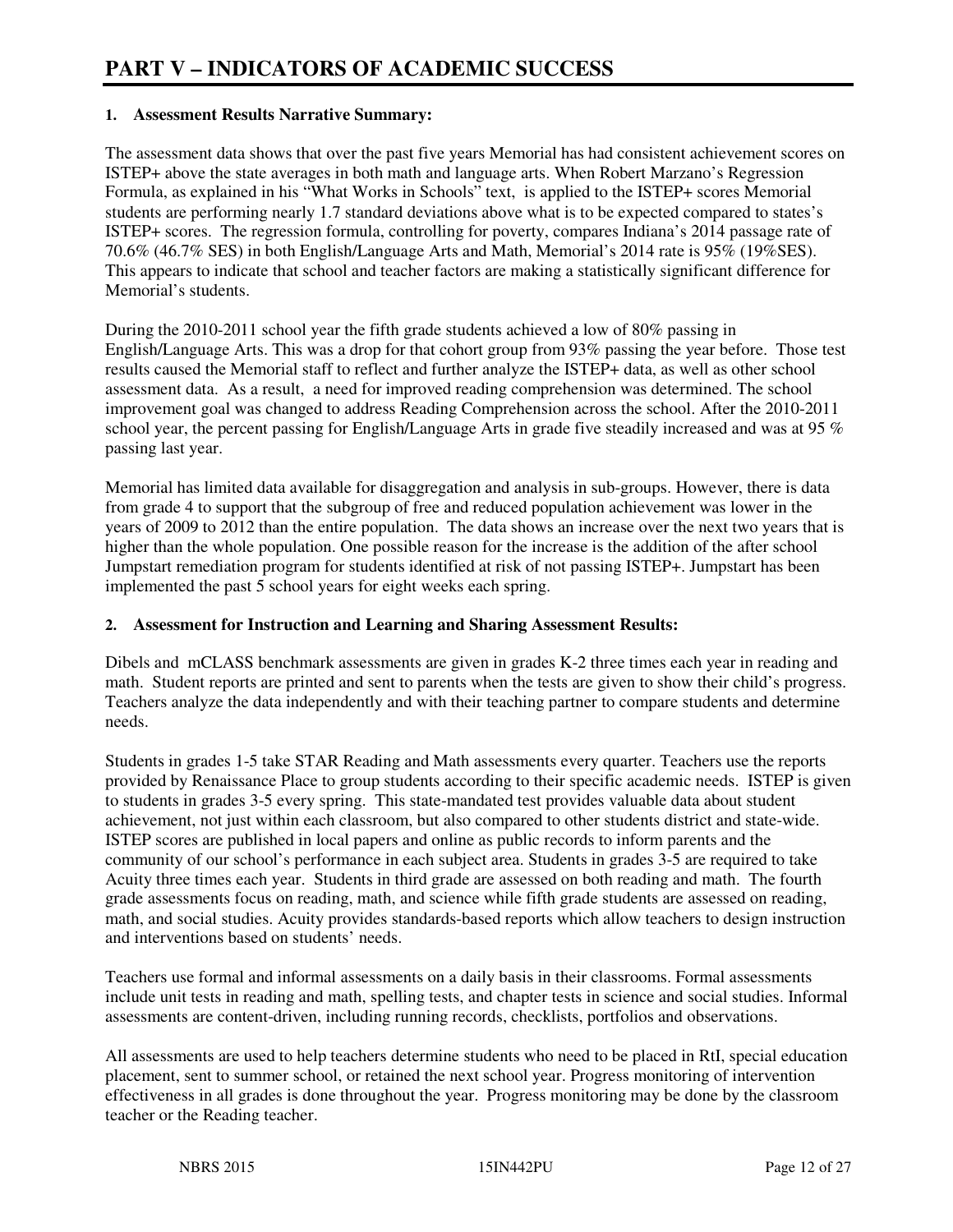## **1. School Climate/Culture**

Memorial is committed to providing a positive safe environment for its students and staff. It is a shared belief that an orderly school promotes high achievement. The school wide PBIS (Positive Behavior Intervention and Supports) plan has been developed school-wide to promote positive behavior and a safe learning environment. It is centered around the motto of being "Vikings with H.E.A.R.T." The HEART acronym stands for Honesty, Effort, Attitude, Respect, and Teamwork. A school wide behavioral matrix is used to identify the positive behaviors expected in each part of the school day related to the H.E.A.R.T. skills. They are also used as the basis for classroom management plans. The school is reminded of these skills each day through morning announcements. Students are rewarded for demonstrating their HEART with individual and class awards.

The staff is committed to working together to achieve high goals as a school and feels supported by the school principal, school secretary, and PTO. The school principal is visible and supportive throughout the school on a daily basis. She goes above and beyond to keep the morale in the building high as well as achievement. The school secretary assists in keeping the building running smoothly while welcoming parents, students, and visitors with kindness and warmth. The PTO supports teachers by funding classroom needs, field trips, and organizing a staff appreciation week every year. Teachers feel valued and supported at Memorial given all of these components.

Memorial has a part-time social worker who works collaboratively with staff, students and parents to provide emotional and behavioral support. The social worker works with students individually and in small groups. These small groups are focused on present student needs such as test anxiety, friendships, and organizational skills. The social worker also helps facilitate personal safety lessons at each grade level, such as "Kelly Bear" lessons in kindergarten about "good touch" and "bad touch," and "When Should I Tell?" in grade 5 about sexual abuse.

Frequent visits from the Valparaiso Police Department officers assigned to Memorial through the Adopt-a-Cop program, help students and staff feel safe. The officers visit the school often to create a positive relationship between students and police. The police officers are a good resource and speak with students about making good decisions related to personal safety, such as saying no to drugs. The Valparaiso Fire Fighters are also a presence in the school. They visit kindergarten classes in October for Fire Prevention Month, participate in Trunk or Treat, and sponsor the program Firefighter Phil, a fire safety presentation for students in grades K-4.

## **2. Engaging Families and Community**

Memorial Elementary engages families and the Valparaiso community in many ways. Community volunteers teach students about economics through Junior Achievement. Lucky the Dog visits to share life lessons with the primary grades. The "I Need a Hug" program, supported by United Way and the Valparaiso University softball team, provides stuffed animals to encourage literacy fluency in first grade. Student support also comes from AmeriCorps and Valparaiso University tutors. The AmeriCorps tutor is given the task of tutoring students in need. Her work is data driven and based on student need.

Memorial has an active Parent Teacher Organization (PTO) which provides needed services and goods. The PTO sponsors activities that promote a positive school climate, like Trunk or Treat, TV Turn-off Week Activities, holiday parties, and field day. They also organize a Discovery Fair, Saturday Night Live (upper grades reading night), and Red Ribbon Week Activities. The PTO has monthly meetings to discuss and plan activities and to help encourage others to get involved. The PTO facilitates "Backpacks and Snacks," which allows all students the opportunity to donate food items to be given to students in need during school vacations.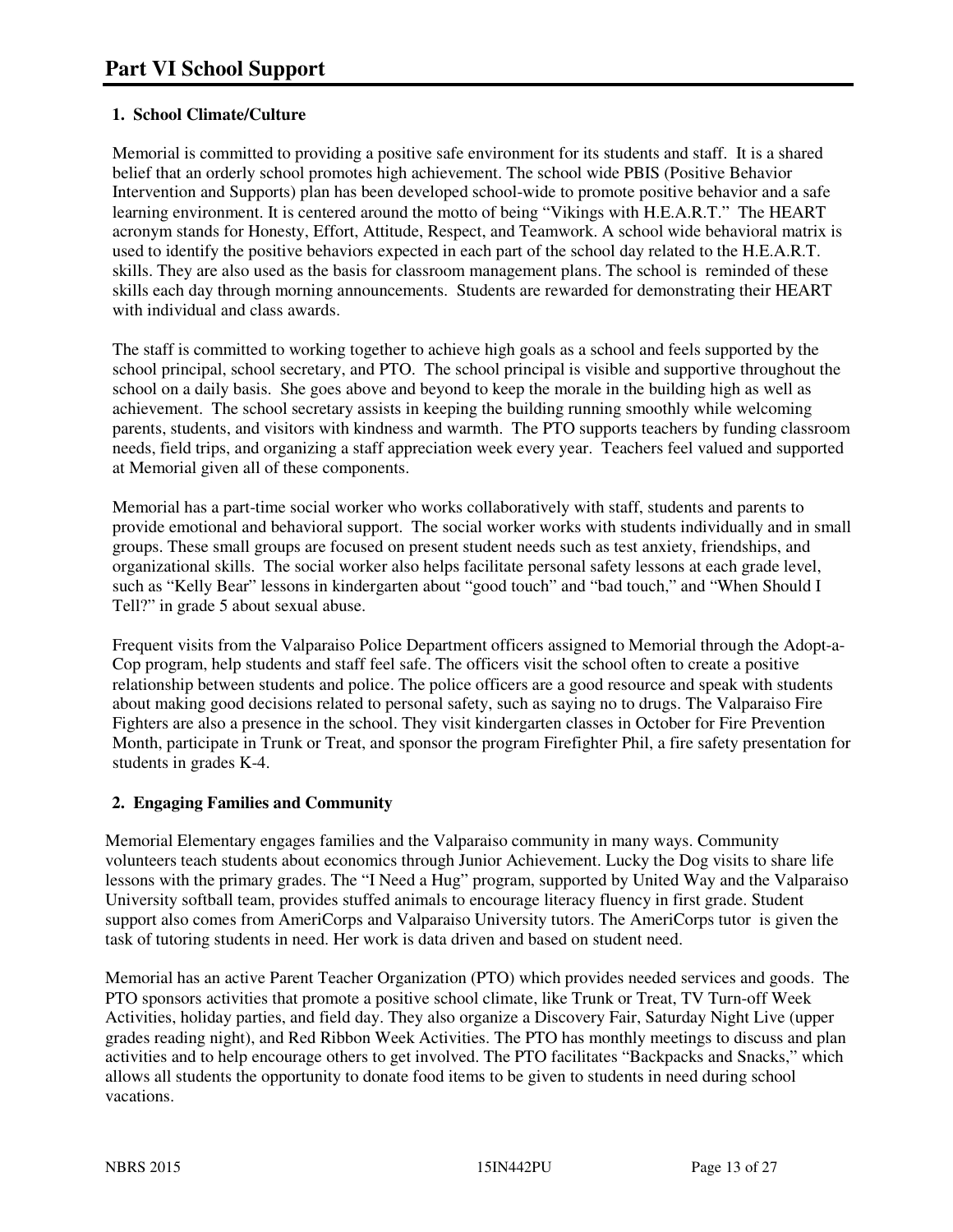Maintaining good parent communication is a focus for the Memorial staff. Teachers send class newsletters, maintain class websites, and use Twitter, and the YAPP App to inform parents. Our school uses a web page which includes a monthly newsletter and Twitter to share information. The School Messenger system sends out electronic notifications via phone and email. Parents are also able to view real time student progress using the student management system parent portal.

The American Heart Association partnered with Memorial to build a Teaching Garden in which students plant seedlings (spring), parents care for the growing plants (summer), and students harvest (fall). Students are taught to cook using the fresh and healthy ingredients. The American Red Cross involves students in the annual blood drive held at Memorial.

Porter County Soil and Water Conservation District volunteers teach lessons in classrooms throughout the year. Valparaiso Parks Department worked with students and staff to complete the building process of our town playground, Valplayso.

Students are mentored by older students through Team Lead and Pen Pal programs. Team Lead is a mentoring program for fifth graders where middle school students visit grade 5 to prepare for middle school. The Valparaiso High football team has a Pen Pal program with grades 3 and 4 students during the season.

#### **3. Professional Development**

There are a variety of professional development opportunities for Memorial teachers and staff. The goal of all professional development is to develop skills and strategies that promote student well-being and achievement. Valparaiso Community Schools has established two full days at the beginning of the school year for district PD. Teachers attend compulsory and choice sessions during the two days. The offerings on these two days vary and include topics based on curriculum, technology, student management, assessment, and data. In addition, Wednesday morning collaboration time was added each week for teachers to analyze data and improve instruction.

There are additional professional development opportunities throughout the year which vary in methods of delivery. The Valparaiso Community Schools has adopted a four year rotation for updating and editing curricular maps for each subject. Professional Development at the district level is based on these maps and new textbooks, as they are adopted.

In the past three years, lead teachers from Memorial have attended various training sessions. S.I.O.P. (Sheltered Instruction Observation Protocol) training prepared staff for working with our EL students. U.D.D.I. (Universal Design for Differentiated Instruction) training was provided and shared with all teachers to develop ways for Memorial teachers to differentiate instruction for the wide range of student needs at our school. An IDOE State Standards workshop was attended by two faculty members and information was then shared with all faculty. C.L.E.A.R. training(Center for Literacy Education and Research through Purdue University) has been provided for several teachers on our staff and those teachers have used a train-the-trainer method for sharing updated literacy techniques with colleagues.

As part of our school improvement plan, all faculty received training in literacy-related topics. Most recently all classroom teachers have attended Benchmark Literacy (the newly adopted text for reading and writing) training, literacy training from Smekens Education and a training session in Simple Six writing. Additional training in Simple 6 will be provided this spring and next fall. All of the material presented in these literacy-focused workshops was brought back to the classroom to better instruction.

In the area of technology, professional development is available through the technology integration specialist. This professional development is sometimes done with the whole teaching staff, but is also available to meet the specific needs of individual teachers. These training sessions include topics such as Google Drive, Microsoft Publisher, Wixie, Scratch, and Scratch Jr.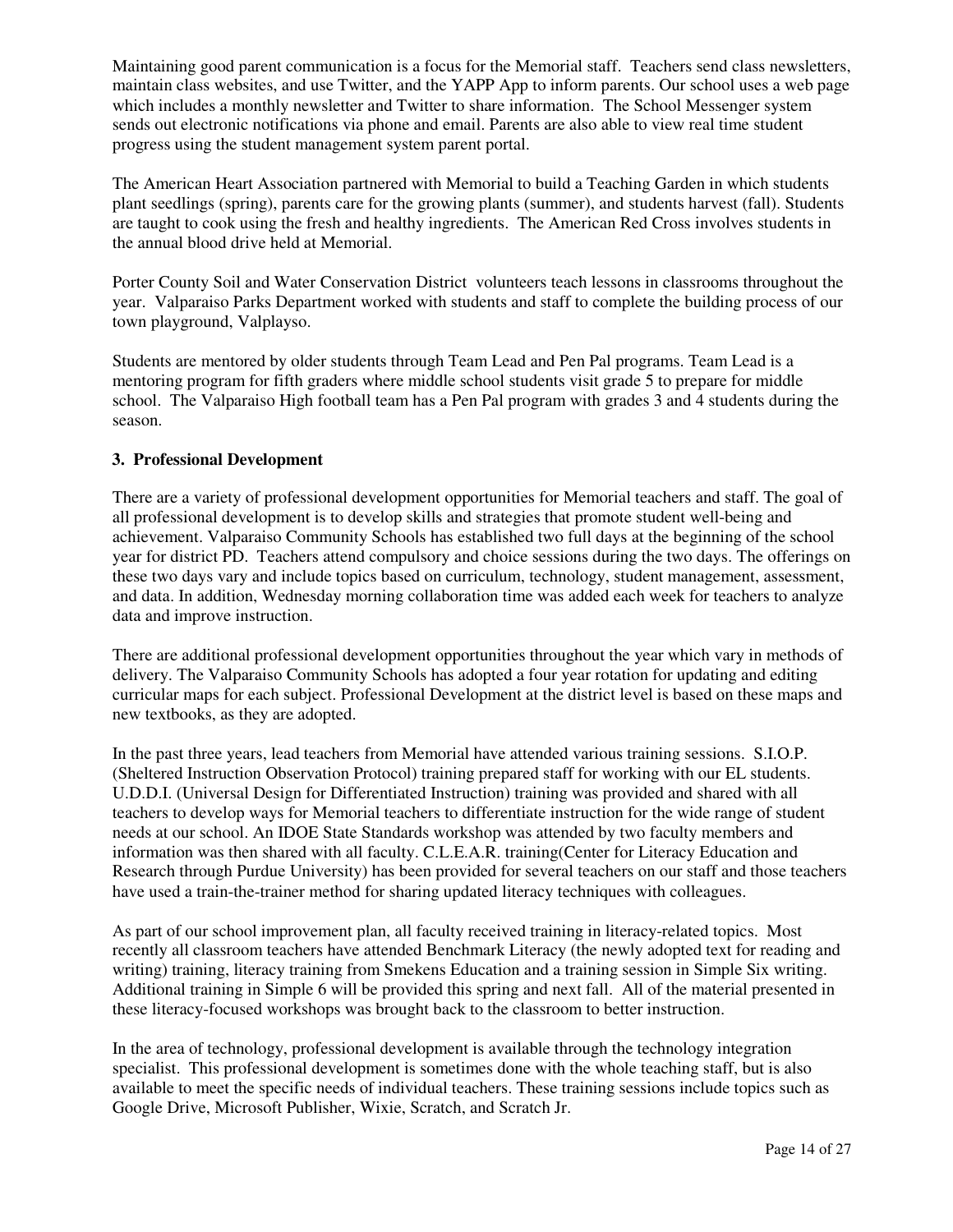#### **4. School Leadership**

At Memorial, there is a shared sense of responsibility for the growth and achievement of all children between all stakeholders, which includes the principal, teachers, support staff, students and parents, as well as district leaders. While the building principal may be the educational leader and administrator in the building, working in a smaller school affords all staff to be involved in multiple leadership roles. There are varied members of the staff that serve on school and district leadership committees, such as AdvancEd School Improvement, DQST (District Quality Schools Team), textbook adoption committees, the Insurance/Benefits committee, and the Technology Committee, with the purpose of representing Memorial's staff. Each staff member serving on the district level committees accepts the responsibility of representing the views and needs of the Memorial staff at the committee meetings, and also the responsibility of sharing and training the Memorial staff with the work of the committee.

The hiring process in Valparaiso Community Schools is very thorough and robust and only the most qualified candidates are hired. The Memorial teachers strive to achieve highly effective ratings on teacher evaluations. The teacher evaluation process makes it possible for the principal and teacher to collaboratively discuss areas of strength and areas in need of improvement. The open dialogue and discussion about teacher evidence and observations provides an opportunity for teachers to share teaching practices and contributions to the school community and to develop their own professional goals for improvement.

The principal often solicits the input from staff for decisions that impact the school community. There is an open door policy in the office, where concerns are professionally discussed and addressed. The principal visits classrooms daily and stays connected in the lives of students as well as staff members and is always demonstrating a kind and caring attitude. Her sense of service to her community as a principal at Memorial is inspiring to others. The principal fully supports her staff by lending a listening ear, being a cheerleader, or being a problem solver. Because of the shared responsibility of student growth and achievement, the principal and staff have a relationship of mutual respect and accountability.

The most recent (January 2015) AdvancEd staff surveys confirmed that there is a shared commitment to teacher collaboration and high expectations for kids. In addition to gaining input from staff, parents, and students also provide feedback for the purpose of school improvement. The school improvement planning process has involved all school stakeholders and has confirmed overall satisfaction with the teaching and learning at Memorial.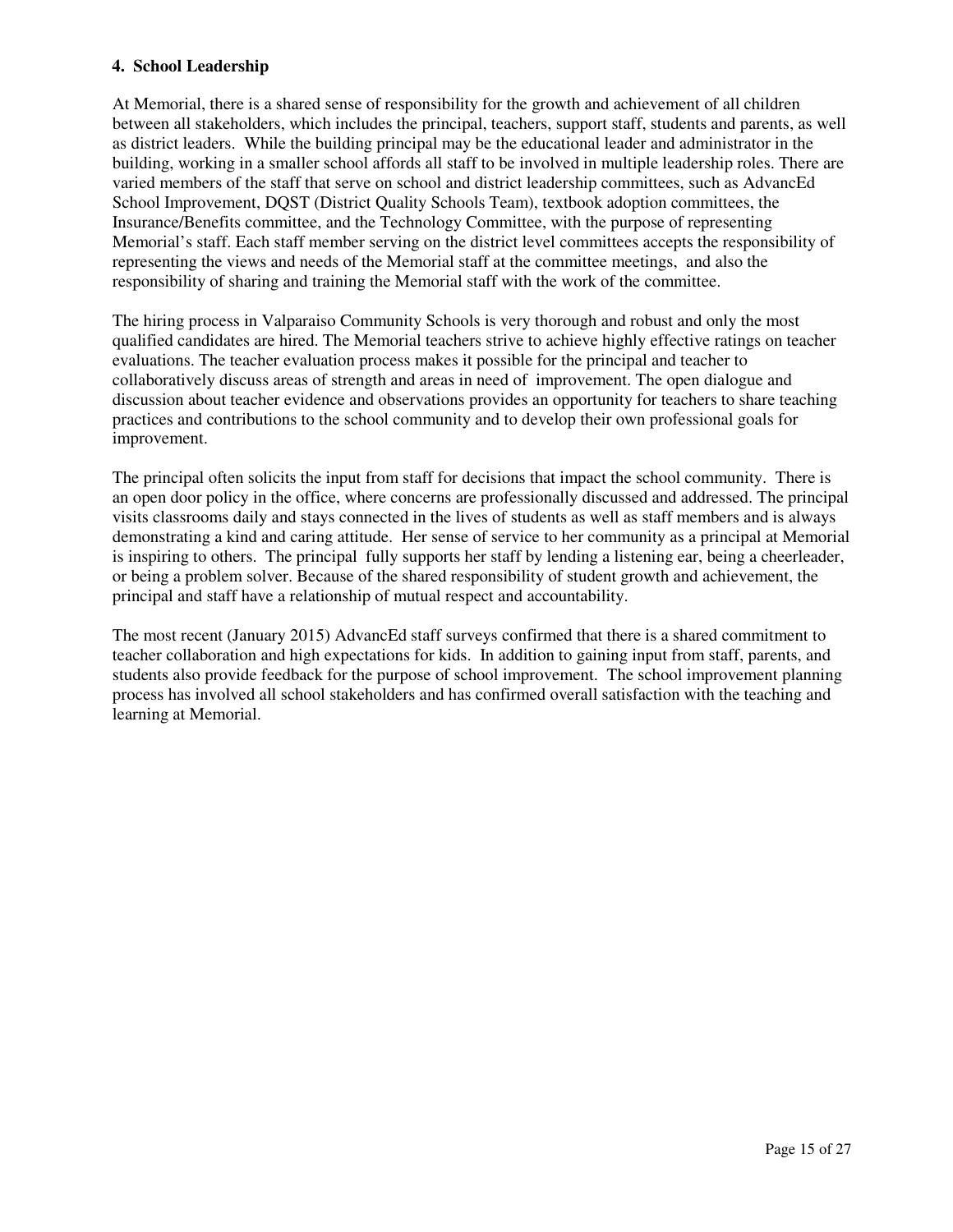# **PART VIII - ASSESSMENT RESULTS**

| <b>Subject:</b> Math                | Test: ISTEP+                         |
|-------------------------------------|--------------------------------------|
| <b>All Students Tested/Grade: 3</b> | <b>Edition/Publication Year: N/A</b> |
| <b>Publisher: CTB/McGraw Hill</b>   |                                      |

| School Year                      | 2013-2014        | 2012-2013      | 2011-2012        | 2010-2011       | 2009-2010        |
|----------------------------------|------------------|----------------|------------------|-----------------|------------------|
| Testing month                    | Mar              | Mar            | Mar              | Mar             | Mar              |
| <b>SCHOOL SCORES*</b>            |                  |                |                  |                 |                  |
| Pass and above                   | 94               | 95             | 91               | 93              | 91               |
| Pass+                            | 37               | 24             | 35               | $\overline{55}$ | 29               |
| Number of students tested        | $\overline{35}$  | 61             | 54               | 80              | $\overline{55}$  |
| Percent of total students tested | 97               | 98             | 96               | 98              | 100              |
| Number of students tested with   |                  |                |                  |                 |                  |
| alternative assessment           |                  |                |                  |                 |                  |
| % of students tested with        | $\overline{3}$   | $\overline{2}$ | $\overline{4}$   | $\overline{2}$  | $\overline{0}$   |
| alternative assessment           |                  |                |                  |                 |                  |
| <b>SUBGROUP SCORES</b>           |                  |                |                  |                 |                  |
| 1. Free and Reduced-Price        |                  |                |                  |                 |                  |
| Meals/Socio-Economic/            |                  |                |                  |                 |                  |
| <b>Disadvantaged Students</b>    |                  |                |                  |                 |                  |
| Pass and above                   |                  |                | 100              | 82              | 92               |
| Pass+                            |                  |                | 17               | 36              | 17               |
| Number of students tested        | $\overline{3}$   | 9              | 12               | 11              | 12               |
| 2. Students receiving Special    |                  |                |                  |                 |                  |
| <b>Education</b>                 |                  |                |                  |                 |                  |
| Pass and above                   |                  |                |                  |                 |                  |
| Pass+                            |                  |                |                  |                 |                  |
| Number of students tested        | $\overline{4}$   | 9              | 5                | $\overline{4}$  | 3                |
| 3. English Language Learner      |                  |                |                  |                 |                  |
| <b>Students</b>                  |                  |                |                  |                 |                  |
| Pass and above                   |                  |                |                  |                 |                  |
| Pass+                            |                  |                |                  |                 |                  |
| Number of students tested        | $\boldsymbol{0}$ | $\mathbf{0}$   | $\boldsymbol{0}$ | 1               | $\overline{0}$   |
| 4. Hispanic or Latino            |                  |                |                  |                 |                  |
| <b>Students</b>                  |                  |                |                  |                 |                  |
| Pass and above                   |                  |                |                  |                 |                  |
| Pass+                            |                  |                |                  |                 |                  |
| Number of students tested        | 1                | 3              | 1                | $\overline{2}$  | $\boldsymbol{0}$ |
| 5. African-American              |                  |                |                  |                 |                  |
| <b>Students</b>                  |                  |                |                  |                 |                  |
| Pass and above                   |                  |                |                  |                 |                  |
| Pass+                            |                  |                |                  |                 |                  |
| Number of students tested        | $\overline{0}$   | $\overline{c}$ | 3                | $\overline{2}$  | 1                |
| <b>6. Asian Students</b>         |                  |                |                  |                 |                  |
| Pass and above                   |                  |                |                  |                 |                  |
| Pass+                            |                  |                |                  |                 |                  |
| Number of students tested        | $\mathbf{0}$     | 1              | $\overline{0}$   | $\overline{0}$  | $\mathbf{0}$     |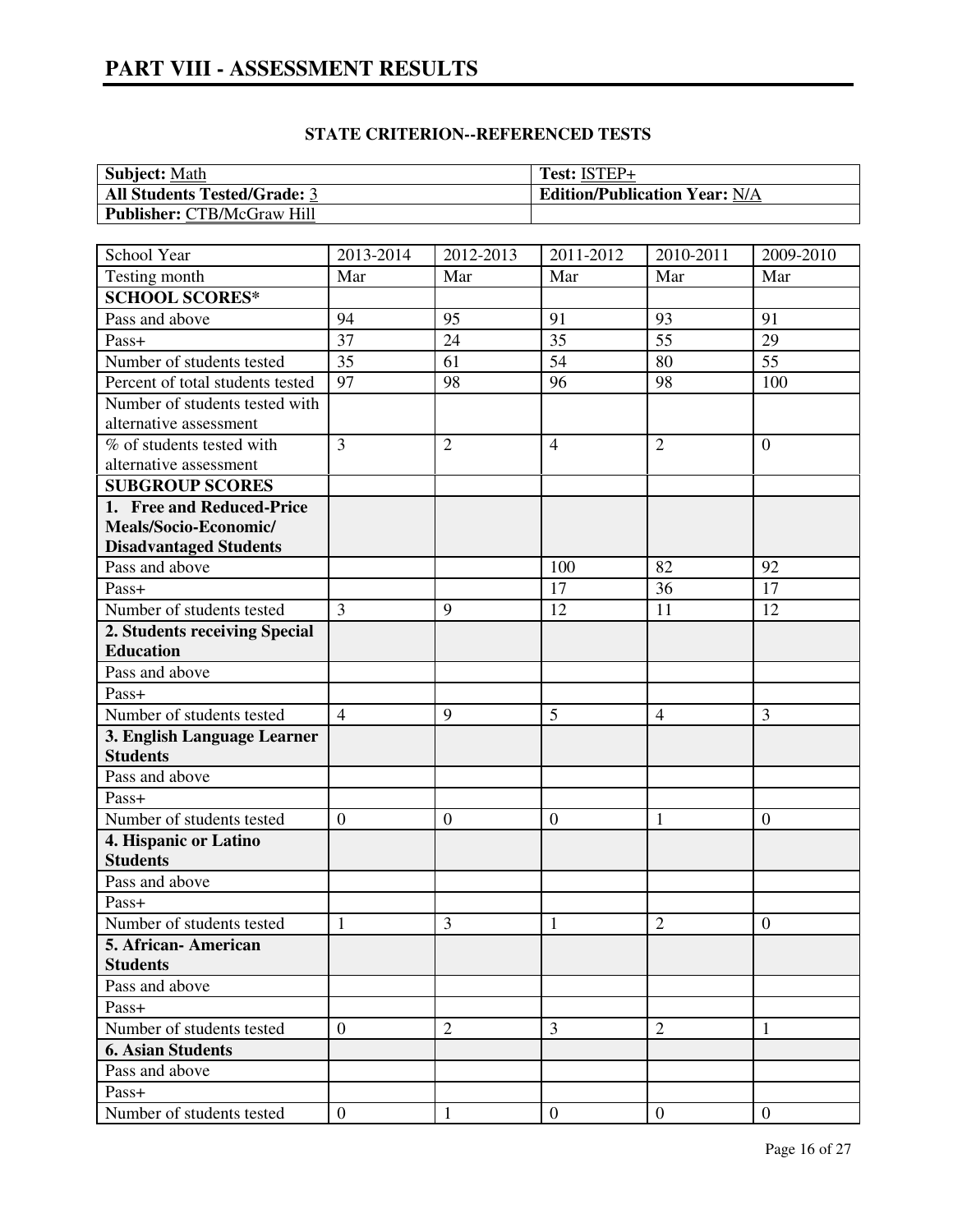| School Year                      | 2013-2014      | 2012-2013      | 2011-2012      | 2010-2011       | 2009-2010      |
|----------------------------------|----------------|----------------|----------------|-----------------|----------------|
| 7. American Indian or            |                |                |                |                 |                |
| <b>Alaska Native Students</b>    |                |                |                |                 |                |
| Pass and above                   |                |                |                |                 |                |
| Pass+                            |                |                |                |                 |                |
| Number of students tested        | $\overline{0}$ | $\mathbf{0}$   | $\overline{0}$ | $\theta$        | $\overline{0}$ |
| 8. Native Hawaiian or other      |                |                |                |                 |                |
| <b>Pacific Islander Students</b> |                |                |                |                 |                |
| Pass and above                   |                |                |                |                 |                |
| Pass+                            |                |                |                |                 |                |
| Number of students tested        | $\mathbf{1}$   | $\mathbf{0}$   | $\overline{0}$ | $\overline{0}$  | $\overline{0}$ |
| 9. White Students                |                |                |                |                 |                |
| Pass and above                   | 94             | 98             | 92             | 93              | 90             |
| Pass+                            | 38             | 41             | 40             | 57              | 29             |
| Number of students tested        | 32             | 51             | 48             | $\overline{75}$ | 52             |
| 10. Two or More Races            |                |                |                |                 |                |
| identified Students              |                |                |                |                 |                |
| Pass and above                   |                |                |                |                 |                |
| Pass+                            |                |                |                |                 |                |
| Number of students tested        | $\mathbf{1}$   | $\overline{2}$ | $\overline{2}$ | 1               | $\overline{2}$ |
| 11. Other 1: Other 1             |                |                |                |                 |                |
| Pass and above                   |                |                |                |                 |                |
| Pass+                            |                |                |                |                 |                |
| Number of students tested        |                |                |                |                 |                |
| 12. Other 2: Other 2             |                |                |                |                 |                |
| Pass and above                   |                |                |                |                 |                |
| Pass+                            |                |                |                |                 |                |
| Number of students tested        |                |                |                |                 |                |
| 13. Other 3: Other 3             |                |                |                |                 |                |
| Pass and above                   |                |                |                |                 |                |
| Pass+                            |                |                |                |                 |                |
| Number of students tested        |                |                |                |                 |                |

**NOTES:** The Indiana Modified Achievement Standards Test (IMAST) is the alternative assessment noted above.

The percentages for Pass and Pass+ are unavailable for subgroups with less than 10 students tested.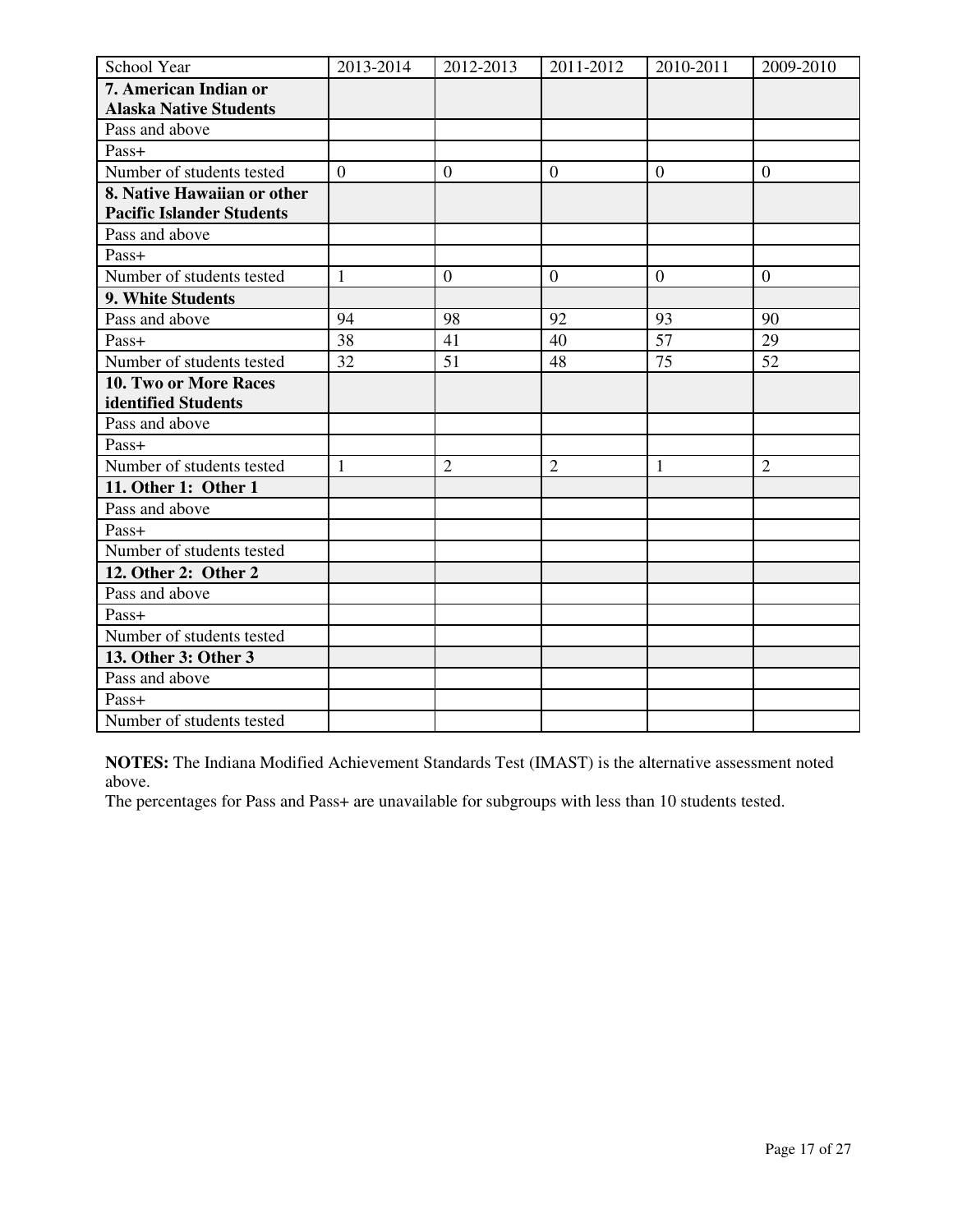| <b>Subject:</b> Math                | Test: ISTEP+                         |
|-------------------------------------|--------------------------------------|
| <b>All Students Tested/Grade: 4</b> | <b>Edition/Publication Year: N/A</b> |
| <b>Publisher: CTB-McGraw Hill</b>   |                                      |

| School Year                      | 2013-2014        | 2012-2013      | 2011-2012      | 2010-2011        | 2009-2010      |
|----------------------------------|------------------|----------------|----------------|------------------|----------------|
| Testing month                    | Mar              | Mar            | Mar            | Mar              | Mar            |
| <b>SCHOOL SCORES*</b>            |                  |                |                |                  |                |
| Pass and above                   | 98               | 93             | 89             | 91               | 95             |
| Pass+                            | 49               | 27             | 39             | 34               | 29             |
| Number of students tested        | $\overline{61}$  | 56             | 84             | 58               | 56             |
| Percent of total students tested | 100              | 97             | 99             | 98               | 100            |
| Number of students tested with   |                  |                |                |                  |                |
| alternative assessment           |                  |                |                |                  |                |
| % of students tested with        | $\overline{0}$   | 3              | $\mathbf{1}$   | $\overline{2}$   | $\overline{0}$ |
| alternative assessment           |                  |                |                |                  |                |
| <b>SUBGROUP SCORES</b>           |                  |                |                |                  |                |
| 1. Free and Reduced-Price        |                  |                |                |                  |                |
| Meals/Socio-Economic/            |                  |                |                |                  |                |
| <b>Disadvantaged Students</b>    |                  |                |                |                  |                |
| Pass and above                   | 100              | 93             | 71             | 77               | 85             |
| Pass+                            | 15               | $\overline{7}$ | 21             | 23               | 15             |
| Number of students tested        | 13               | 14             | 14             | 13               | 13             |
| 2. Students receiving Special    |                  |                |                |                  |                |
| <b>Education</b>                 |                  |                |                |                  |                |
| Pass and above                   |                  |                | 80             |                  |                |
| Pass+                            |                  |                | 20             |                  |                |
| Number of students tested        | 9                | $\overline{7}$ | 10             | 5                | 5              |
| 3. English Language Learner      |                  |                |                |                  |                |
| <b>Students</b>                  |                  |                |                |                  |                |
| Pass and above                   |                  |                |                |                  |                |
| Pass+                            |                  |                |                |                  |                |
| Number of students tested        | $\boldsymbol{0}$ | $\overline{0}$ | $\mathbf{1}$   | $\boldsymbol{0}$ | $\mathbf{0}$   |
| 4. Hispanic or Latino            |                  |                |                |                  |                |
| <b>Students</b>                  |                  |                |                |                  |                |
| Pass and above                   |                  |                |                |                  |                |
| Pass+                            |                  |                |                |                  |                |
| Number of students tested        | $\overline{4}$   | $\overline{2}$ | 3              | 1                | $\overline{0}$ |
| 5. African-American              |                  |                |                |                  |                |
| <b>Students</b>                  |                  |                |                |                  |                |
| Pass and above                   |                  |                |                |                  |                |
| $Pass+$                          |                  |                |                |                  |                |
| Number of students tested        | $\overline{2}$   | 3              | $\overline{2}$ | $\overline{0}$   | 1              |
| <b>6. Asian Students</b>         |                  |                |                |                  |                |
| Pass and above                   |                  |                |                |                  |                |
| Pass+                            |                  |                |                |                  |                |
| Number of students tested        |                  |                |                |                  |                |
| 7. American Indian or            |                  |                |                |                  |                |
| <b>Alaska Native Students</b>    |                  |                |                |                  |                |
| Pass and above                   |                  |                |                |                  |                |
| Pass+                            |                  |                |                |                  |                |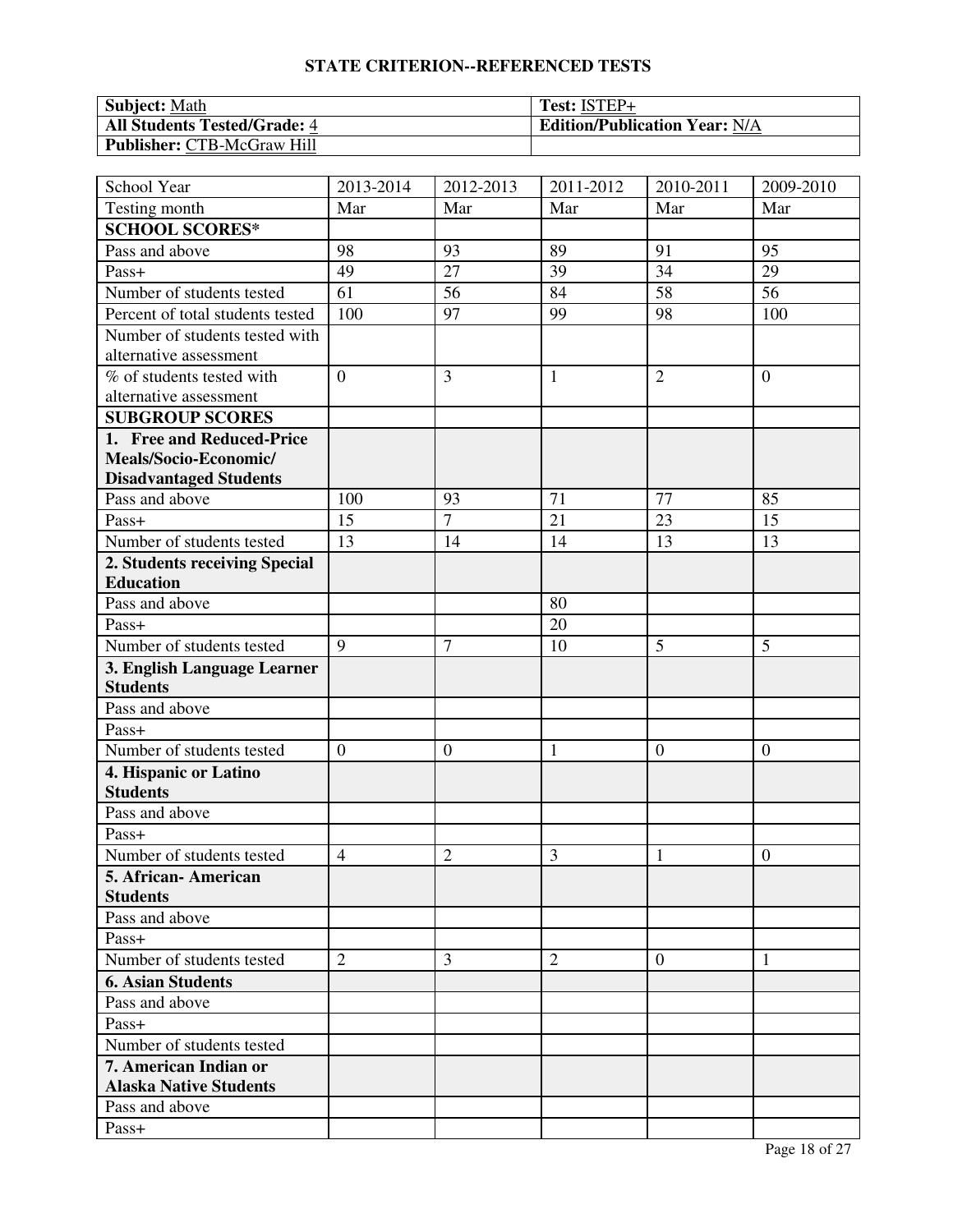| School Year                      | 2013-2014        | 2012-2013        | 2011-2012    | 2010-2011        | 2009-2010      |
|----------------------------------|------------------|------------------|--------------|------------------|----------------|
| Number of students tested        | $\overline{0}$   | $\theta$         | $\theta$     | $\theta$         | $\overline{0}$ |
| 8. Native Hawaiian or other      |                  |                  |              |                  |                |
| <b>Pacific Islander Students</b> |                  |                  |              |                  |                |
| Pass and above                   |                  |                  |              |                  |                |
| Pass+                            |                  |                  |              |                  |                |
| Number of students tested        | $\boldsymbol{0}$ | $\boldsymbol{0}$ | $\mathbf{0}$ | $\boldsymbol{0}$ | 1              |
| 9. White Students                |                  |                  |              |                  |                |
| Pass and above                   | 98               | 92               | 92           | 91               | 95             |
| Pass+                            | 36               | 31               | 41           | 36               | 29             |
| Number of students tested        | 50               | 49               | 78           | 56               | 55             |
| <b>10. Two or More Races</b>     |                  |                  |              |                  |                |
| identified Students              |                  |                  |              |                  |                |
| Pass and above                   |                  |                  |              |                  |                |
| Pass+                            |                  |                  |              |                  |                |
| Number of students tested        | $\overline{4}$   | $\overline{2}$   | 1            | 1                | $\overline{0}$ |
| 11. Other 1: Other 1             |                  |                  |              |                  |                |
| Pass and above                   |                  |                  |              |                  |                |
| Pass+                            |                  |                  |              |                  |                |
| Number of students tested        |                  |                  |              |                  |                |
| 12. Other 2: Other 2             |                  |                  |              |                  |                |
| Pass and above                   |                  |                  |              |                  |                |
| Pass+                            |                  |                  |              |                  |                |
| Number of students tested        |                  |                  |              |                  |                |
| 13. Other 3: Other 3             |                  |                  |              |                  |                |
| Pass and above                   |                  |                  |              |                  |                |
| Pass+                            |                  |                  |              |                  |                |
| Number of students tested        |                  |                  |              |                  |                |

**NOTES:** The Indiana Modified Achievement Standards Test (IMAST) is the alternative assessment noted above.

The percentages for Pass and Pass+ are unavailable for subgroups with less than 10 students tested.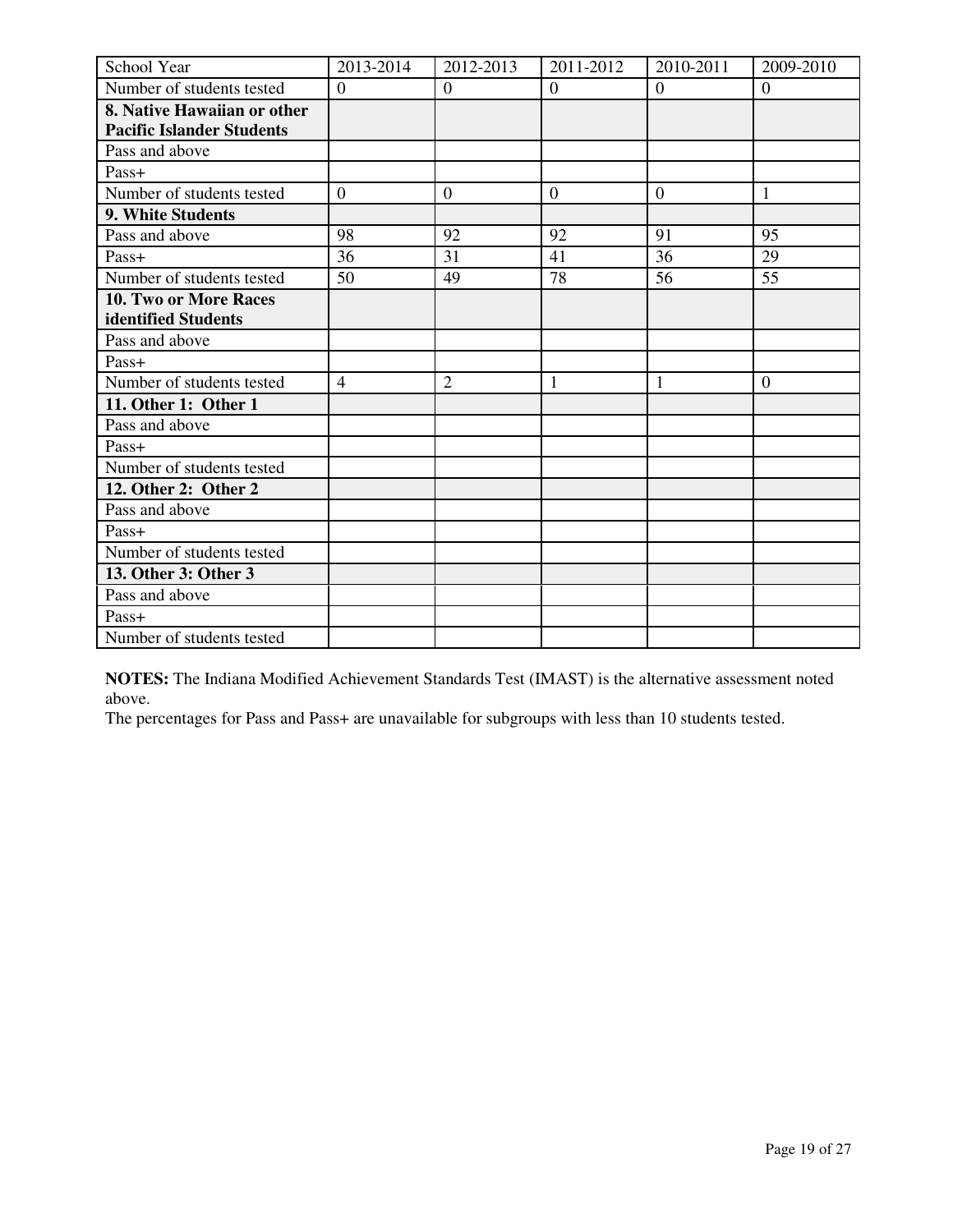| <b>Subject:</b> Math                | Test: ISTEP+                         |
|-------------------------------------|--------------------------------------|
| <b>All Students Tested/Grade: 5</b> | <b>Edition/Publication Year: N/A</b> |
| <b>Publisher: CTB - McGraw Hill</b> |                                      |

| School Year                      | 2013-2014        | 2012-2013      | 2011-2012        | 2010-2011       | 2009-2010        |
|----------------------------------|------------------|----------------|------------------|-----------------|------------------|
| Testing month                    | Mar              | Mar            | Mar              | Mar             | Mar              |
| <b>SCHOOL SCORES*</b>            |                  |                |                  |                 |                  |
| Pass and above                   | 98               | 90             | 92               | 98              | 93               |
| Pass+                            | 58               | 44             | 32               | 40              | 41               |
| Number of students tested        | $\overline{57}$  | 86             | 60               | $\overline{55}$ | 54               |
| Percent of total students tested | 97               | 99             | 98               | 98              | 100              |
| Number of students tested with   |                  |                |                  |                 |                  |
| alternative assessment           |                  |                |                  |                 |                  |
| % of students tested with        | $\overline{3}$   | 1              | $\overline{2}$   | $\overline{2}$  | $\overline{0}$   |
| alternative assessment           |                  |                |                  |                 |                  |
| <b>SUBGROUP SCORES</b>           |                  |                |                  |                 |                  |
| 1. Free and Reduced-Price        |                  |                |                  |                 |                  |
| Meals/Socio-Economic/            |                  |                |                  |                 |                  |
| <b>Disadvantaged Students</b>    |                  |                |                  |                 |                  |
| Pass and above                   | 100              | 88             | 82               | 100             |                  |
| Pass+                            | 57               | 18             | 18               | $\overline{0}$  |                  |
| Number of students tested        | 14               | 17             | 11               | 12              | 8                |
| 2. Students receiving Special    |                  |                |                  |                 |                  |
| <b>Education</b>                 |                  |                |                  |                 |                  |
| Pass and above                   |                  | 60             |                  |                 |                  |
| Pass+                            |                  | $\mathbf{0}$   |                  |                 |                  |
| Number of students tested        | 5                | 10             | 6                | $\overline{7}$  | $\overline{4}$   |
| 3. English Language Learner      |                  |                |                  |                 |                  |
| <b>Students</b>                  |                  |                |                  |                 |                  |
| Pass and above                   |                  |                |                  |                 |                  |
| Pass+                            |                  |                |                  |                 |                  |
| Number of students tested        | $\boldsymbol{0}$ | $\overline{2}$ | $\boldsymbol{0}$ | $\mathbf{0}$    | $\mathbf{0}$     |
| 4. Hispanic or Latino            |                  |                |                  |                 |                  |
| <b>Students</b>                  |                  |                |                  |                 |                  |
| Pass and above                   |                  |                |                  |                 |                  |
| Pass+                            |                  |                |                  |                 |                  |
| Number of students tested        | $\overline{2}$   | 5              | $\boldsymbol{0}$ | 1               | $\boldsymbol{0}$ |
| 5. African-American              |                  |                |                  |                 |                  |
| <b>Students</b>                  |                  |                |                  |                 |                  |
| Pass and above                   |                  |                |                  |                 |                  |
| $Pass+$                          |                  |                |                  |                 |                  |
| Number of students tested        | $\overline{2}$   | $\overline{2}$ | $\overline{2}$   | 1               | $\mathbf{1}$     |
| <b>6. Asian Students</b>         |                  |                |                  |                 |                  |
| Pass and above                   |                  |                |                  |                 |                  |
| Pass+                            |                  |                |                  |                 |                  |
| Number of students tested        | $\theta$         | 1              | $\overline{0}$   | 1               | $\overline{0}$   |
| 7. American Indian or            |                  |                |                  |                 |                  |
| <b>Alaska Native Students</b>    |                  |                |                  |                 |                  |
| Pass and above                   |                  |                |                  |                 |                  |
| Pass+                            |                  |                |                  |                 |                  |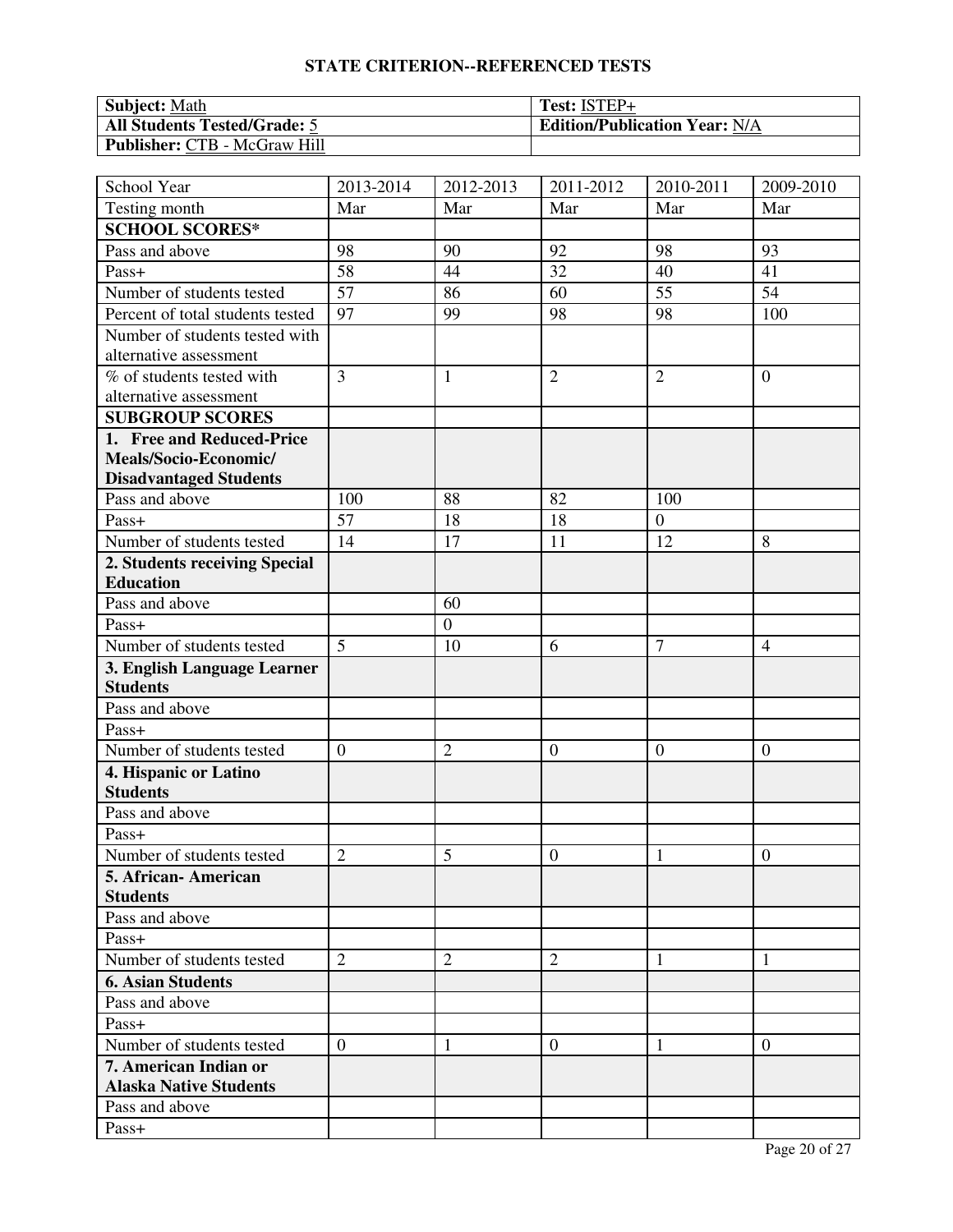| School Year                      | 2013-2014        | 2012-2013        | 2011-2012      | 2010-2011        | 2009-2010        |
|----------------------------------|------------------|------------------|----------------|------------------|------------------|
| Number of students tested        | $\mathbf{0}$     | $\overline{0}$   | $\overline{0}$ | $\mathbf{0}$     | $\overline{0}$   |
| 8. Native Hawaiian or other      |                  |                  |                |                  |                  |
| <b>Pacific Islander Students</b> |                  |                  |                |                  |                  |
| Pass and above                   |                  |                  |                |                  |                  |
| Pass+                            |                  |                  |                |                  |                  |
| Number of students tested        | $\boldsymbol{0}$ | $\boldsymbol{0}$ | $\mathbf{0}$   | $\boldsymbol{0}$ | $\boldsymbol{0}$ |
| <b>9. White Students</b>         |                  |                  |                |                  |                  |
| Pass and above                   | 98               | 91               | 95             | 79               | 92               |
| Pass+                            | 59               | 47               | 32             | 19               | 43               |
| Number of students tested        | 51               | 79               | 56             | 52               | 51               |
| 10. Two or More Races            |                  |                  |                |                  |                  |
| identified Students              |                  |                  |                |                  |                  |
| Pass and above                   |                  |                  |                |                  |                  |
| Pass+                            |                  |                  |                |                  |                  |
| Number of students tested        | $\overline{2}$   | $\mathbf{0}$     | $\overline{2}$ | $\mathbf{0}$     | 1                |
| 11. Other 1: Other 1             |                  |                  |                |                  |                  |
| Pass and above                   |                  |                  |                |                  |                  |
| Pass+                            |                  |                  |                |                  |                  |
| Number of students tested        |                  |                  |                |                  |                  |
| 12. Other 2: Other 2             |                  |                  |                |                  |                  |
| Pass and above                   |                  |                  |                |                  |                  |
| Pass+                            |                  |                  |                |                  |                  |
| Number of students tested        |                  |                  |                |                  |                  |
| 13. Other 3: Other 3             |                  |                  |                |                  |                  |
| Pass and above                   |                  |                  |                |                  |                  |
| Pass+                            |                  |                  |                |                  |                  |
| Number of students tested        |                  |                  |                |                  |                  |

**NOTES:** The Indiana Modified Achievement Standards Test (IMAST) is the alternative assessment noted above. The percentages for Pass and Pass+ are unavailable for subgroups with less than 10 students tested.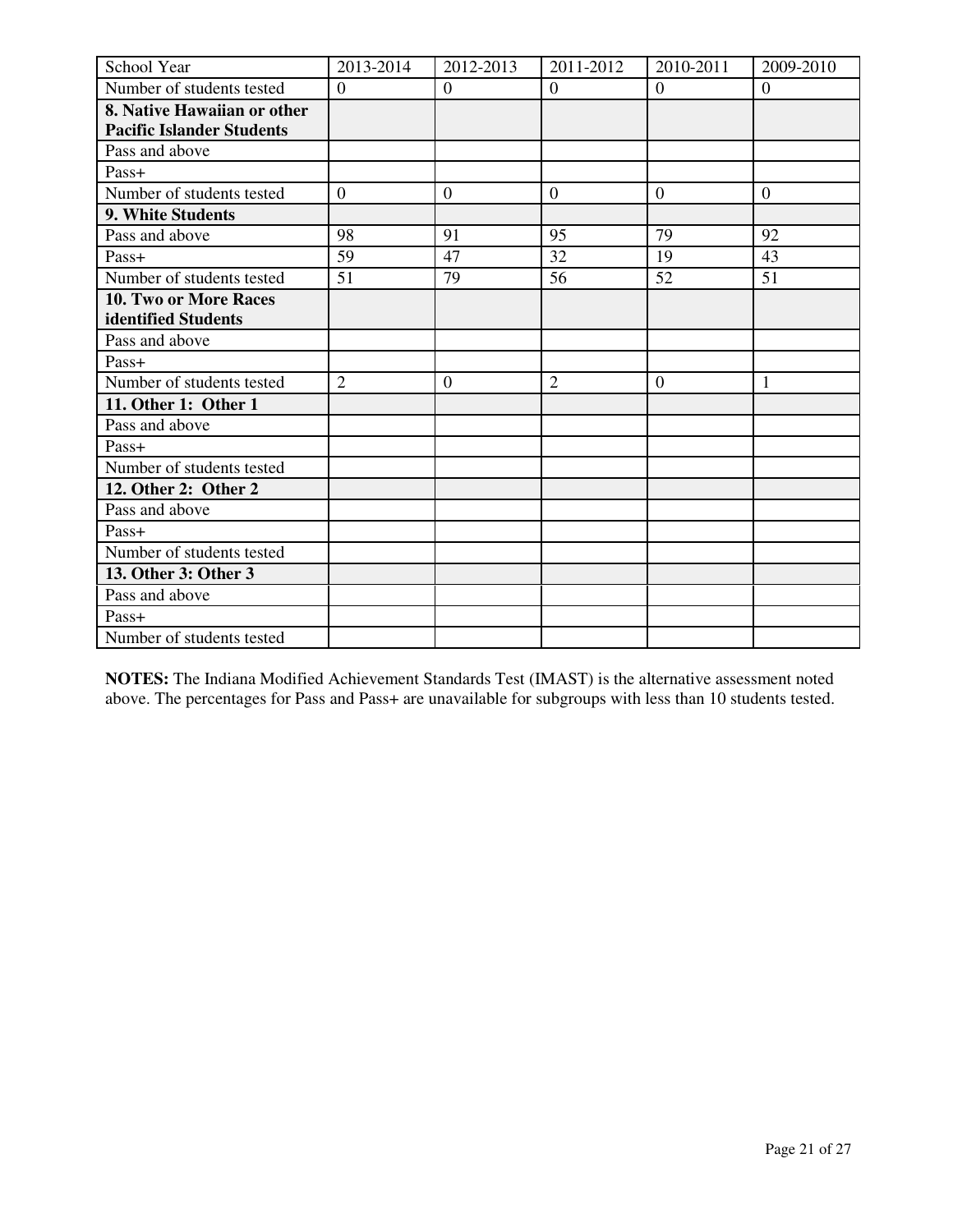| <b>Subject:</b> Reading/ELA         | Test: ISTEP+                         |
|-------------------------------------|--------------------------------------|
| <b>All Students Tested/Grade: 3</b> | <b>Edition/Publication Year: N/A</b> |
| <b>Publisher: CTB- McGraw Hill</b>  |                                      |

| School Year                      | 2013-2014        | 2012-2013      | 2011-2012        | 2010-2011        | $\overline{2009}$ -2010 |
|----------------------------------|------------------|----------------|------------------|------------------|-------------------------|
| Testing month                    | Mar              | Mar            | Mar              | Mar              | Mar                     |
| <b>SCHOOL SCORES*</b>            |                  |                |                  |                  |                         |
| Pass and above                   | 97               | 100            | 96               | 96               | 96                      |
| Pass+                            | 17               | 16             | 35               | 33               | 22                      |
| Number of students tested        | 35               | 61             | 54               | 80               | 55                      |
| Percent of total students tested | 97               | 98             | 96               | 98               | 100                     |
| Number of students tested with   |                  |                |                  |                  |                         |
| alternative assessment           |                  |                |                  |                  |                         |
| % of students tested with        | 3                | $\overline{2}$ | $\overline{4}$   | $\overline{2}$   | $\boldsymbol{0}$        |
| alternative assessment           |                  |                |                  |                  |                         |
| <b>SUBGROUP SCORES</b>           |                  |                |                  |                  |                         |
| 1. Free and Reduced-Price        |                  |                |                  |                  |                         |
| Meals/Socio-Economic/            |                  |                |                  |                  |                         |
| <b>Disadvantaged Students</b>    |                  |                |                  |                  |                         |
| Pass and above                   |                  |                | 100              | 91               | 92                      |
| Pass+                            |                  |                | 17               | $\boldsymbol{0}$ | 8                       |
| Number of students tested        | 3                | 9              | 12               | 11               | 12                      |
| 2. Students receiving Special    |                  |                |                  |                  |                         |
| <b>Education</b>                 |                  |                |                  |                  |                         |
| Pass and above                   |                  |                |                  |                  |                         |
| Pass+                            |                  |                |                  |                  |                         |
| Number of students tested        | $\overline{4}$   | 9              | 5                | $\overline{4}$   | 3                       |
| 3. English Language Learner      |                  |                |                  |                  |                         |
| <b>Students</b>                  |                  |                |                  |                  |                         |
| Pass and above                   |                  |                |                  |                  |                         |
| Pass+                            |                  |                |                  |                  |                         |
| Number of students tested        | $\boldsymbol{0}$ | $\mathbf{0}$   | $\boldsymbol{0}$ | $\mathbf{1}$     | $\mathbf{0}$            |
| 4. Hispanic or Latino            |                  |                |                  |                  |                         |
| <b>Students</b>                  |                  |                |                  |                  |                         |
| Pass and above                   |                  |                |                  |                  |                         |
| Pass+                            |                  |                |                  |                  |                         |
| Number of students tested        | $\mathbf{1}$     | 3              | $\mathbf{1}$     | $\overline{2}$   |                         |
| 5. African-American              |                  |                |                  |                  |                         |
| <b>Students</b>                  |                  |                |                  |                  |                         |
| Pass and above                   |                  |                |                  |                  |                         |
| Pass+                            |                  |                |                  |                  |                         |
| Number of students tested        | $\overline{0}$   | $\overline{2}$ | 3                | $\overline{2}$   | 1                       |
| <b>6. Asian Students</b>         |                  |                |                  |                  |                         |
| Pass and above                   |                  |                |                  |                  |                         |
| Pass+                            |                  |                |                  |                  |                         |
| Number of students tested        |                  |                |                  |                  |                         |
| 7. American Indian or            |                  |                |                  |                  |                         |
| <b>Alaska Native Students</b>    |                  |                |                  |                  |                         |
| Pass and above                   |                  |                |                  |                  |                         |
| Pass+                            |                  |                |                  |                  |                         |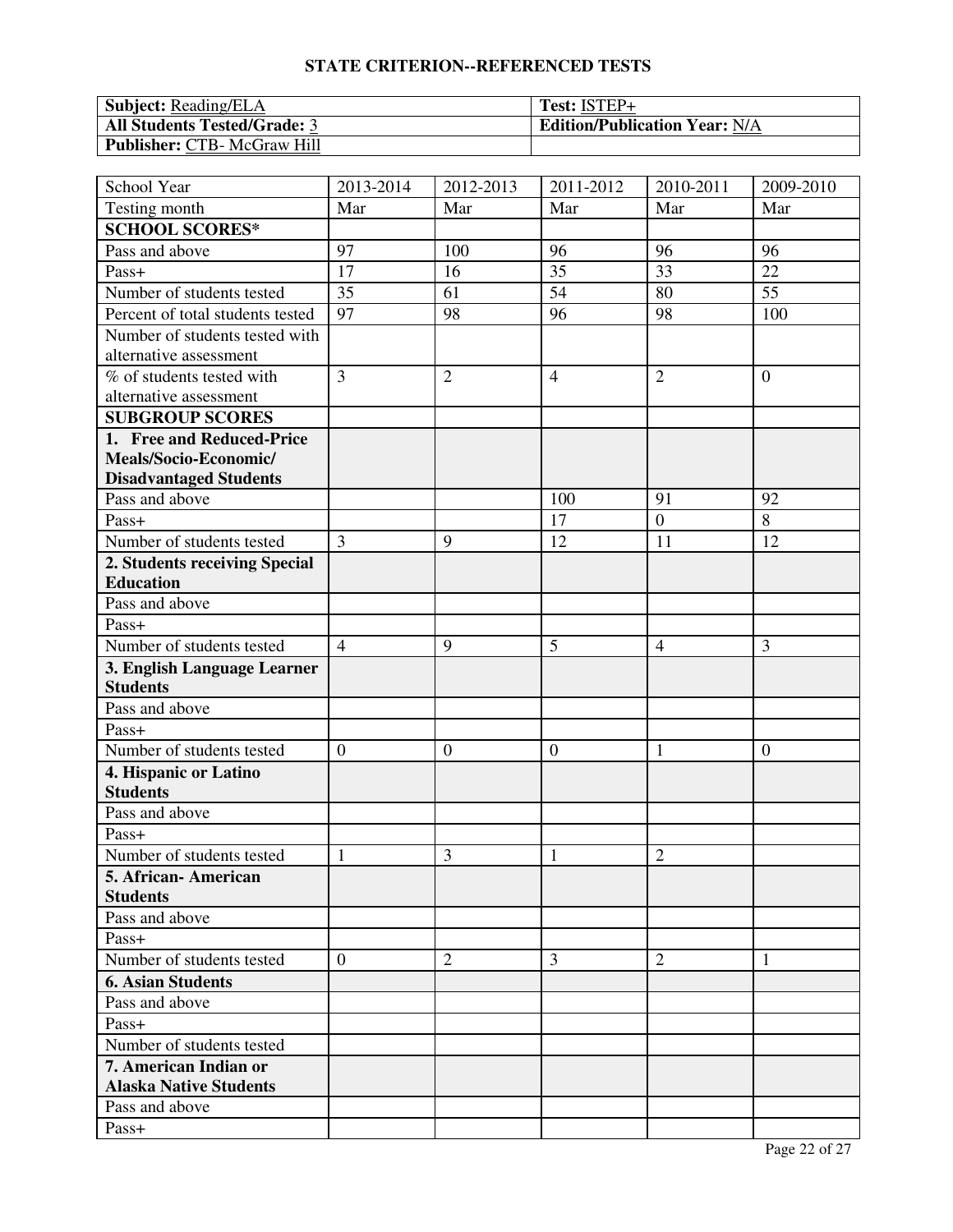| School Year                      | 2013-2014      | 2012-2013      | 2011-2012      | 2010-2011      | 2009-2010      |
|----------------------------------|----------------|----------------|----------------|----------------|----------------|
| Number of students tested        | $\overline{0}$ | $\overline{0}$ | $\overline{0}$ | $\mathbf{0}$   | $\overline{0}$ |
| 8. Native Hawaiian or other      |                |                |                |                |                |
| <b>Pacific Islander Students</b> |                |                |                |                |                |
| Pass and above                   |                |                |                |                |                |
| Pass+                            |                |                |                |                |                |
| Number of students tested        | 1              | $\theta$       | $\mathbf{0}$   | $\overline{0}$ | $\overline{0}$ |
| 9. White Students                |                |                |                |                |                |
| Pass and above                   | 97             | 100            | 98             | 97             | 96             |
| Pass+                            | 19             | 18             | 38             | 32             | 23             |
| Number of students tested        | 32             | 51             | 48             | 75             | 52             |
| 10. Two or More Races            |                |                |                |                |                |
| identified Students              |                |                |                |                |                |
| Pass and above                   |                |                |                |                |                |
| Pass+                            |                |                |                |                |                |
| Number of students tested        | 1              | $\overline{2}$ | $\overline{2}$ | 1              | $\overline{2}$ |
| 11. Other 1: Other 1             |                |                |                |                |                |
| Pass and above                   |                |                |                |                |                |
| Pass+                            |                |                |                |                |                |
| Number of students tested        |                |                |                |                |                |
| 12. Other 2: Other 2             |                |                |                |                |                |
| Pass and above                   |                |                |                |                |                |
| Pass+                            |                |                |                |                |                |
| Number of students tested        |                |                |                |                |                |
| 13. Other 3: Other 3             |                |                |                |                |                |
| Pass and above                   |                |                |                |                |                |
| Pass+                            |                |                |                |                |                |
| Number of students tested        |                |                |                |                |                |

**NOTES:** The Indiana Modified Achievement Standards Test (IMAST) is the alternative assessment noted above.

The percentages for Pass and Pass+ are unavailable for subgroups with less than 10 students tested.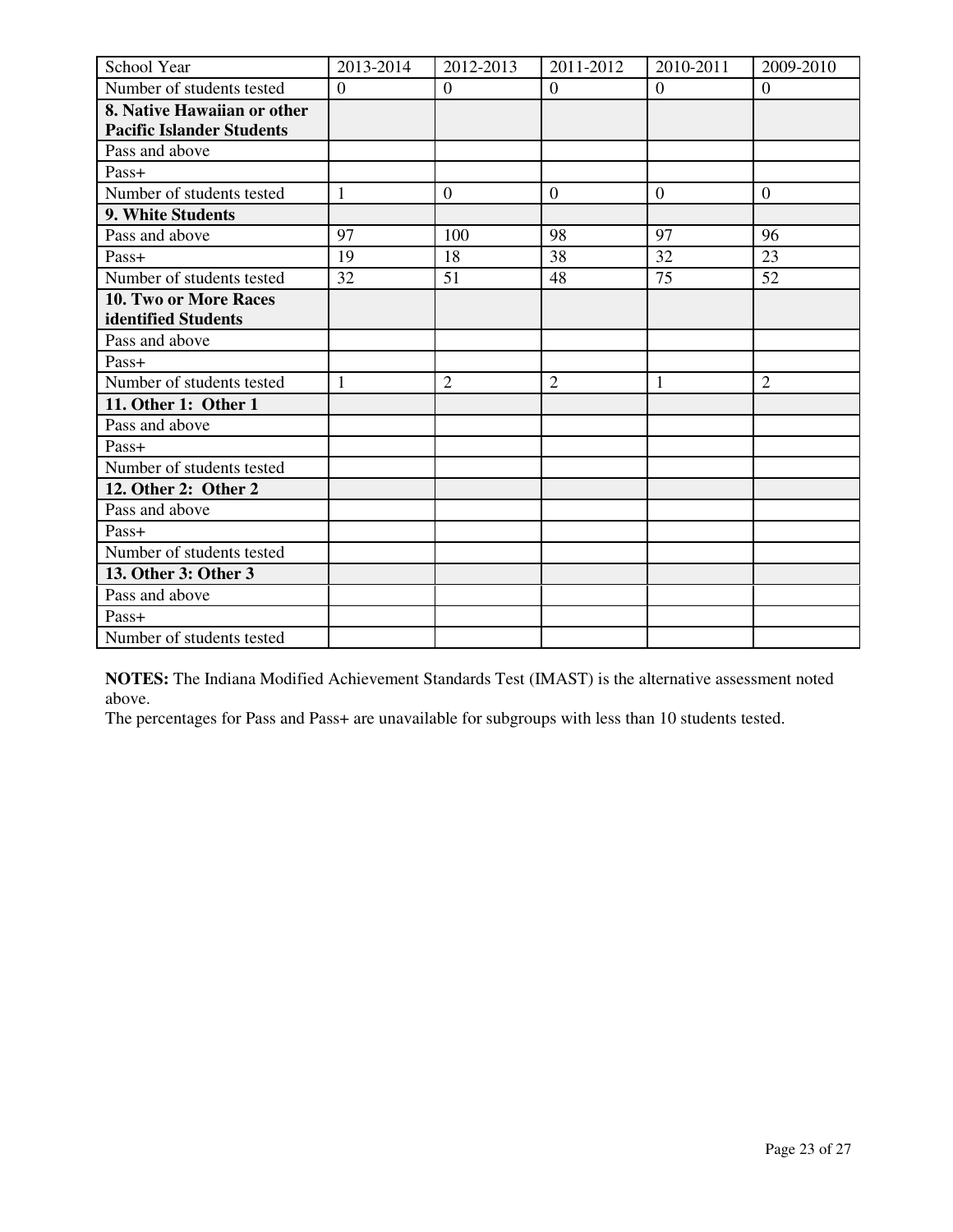| <b>Subject: Reading/ELA</b>         | Test: ISTEP+                         |
|-------------------------------------|--------------------------------------|
| <b>All Students Tested/Grade: 4</b> | <b>Edition/Publication Year: N/A</b> |
| <b>Publisher: CTB-McGraw Hill</b>   |                                      |

| School Year                      | 2013-2014        | 2012-2013      | 2011-2012        | 2010-2011        | 2009-2010      |
|----------------------------------|------------------|----------------|------------------|------------------|----------------|
| Testing month                    | Mar              | Mar            | Mar              | Mar              | Mar            |
| <b>SCHOOL SCORES*</b>            |                  |                |                  |                  |                |
| Pass and above                   | 97               | 93             | 95               | 98               | 93             |
| Pass+                            | 38               | 27             | 44               | 29               | 30             |
| Number of students tested        | $\overline{61}$  | 56             | 84               | 58               | 56             |
| Percent of total students tested | 100              | 97             | 99               | 98               | $\overline{0}$ |
| Number of students tested with   |                  |                |                  |                  |                |
| alternative assessment           |                  |                |                  |                  |                |
| % of students tested with        | $\overline{0}$   | 3              | $\mathbf{1}$     | $\overline{2}$   | $\overline{0}$ |
| alternative assessment           |                  |                |                  |                  |                |
| <b>SUBGROUP SCORES</b>           |                  |                |                  |                  |                |
| 1. Free and Reduced-Price        |                  |                |                  |                  |                |
| Meals/Socio-Economic/            |                  |                |                  |                  |                |
| <b>Disadvantaged Students</b>    |                  |                |                  |                  |                |
| Pass and above                   | 100              | 100            | 93               | 92               | 85             |
| Pass+                            | 15               | 29             | 14               | 8                | 23             |
| Number of students tested        | 13               | 14             | 14               | 13               | 13             |
| 2. Students receiving Special    |                  |                |                  |                  |                |
| <b>Education</b>                 |                  |                |                  |                  |                |
| Pass and above                   |                  |                | 80               |                  |                |
| Pass+                            |                  |                | $\boldsymbol{0}$ |                  |                |
| Number of students tested        | 9                | $\overline{7}$ | 10               | 5                | 5              |
| 3. English Language Learner      |                  |                |                  |                  |                |
| <b>Students</b>                  |                  |                |                  |                  |                |
| Pass and above                   |                  |                |                  |                  |                |
| Pass+                            |                  |                |                  |                  |                |
| Number of students tested        | $\boldsymbol{0}$ | $\mathbf{0}$   | $\mathbf{1}$     | $\boldsymbol{0}$ | $\mathbf{0}$   |
| 4. Hispanic or Latino            |                  |                |                  |                  |                |
| <b>Students</b>                  |                  |                |                  |                  |                |
| Pass and above                   |                  |                |                  |                  |                |
| Pass+                            |                  |                |                  |                  |                |
| Number of students tested        | $\overline{4}$   | $\overline{2}$ | 3                | 1                | $\overline{0}$ |
| 5. African-American              |                  |                |                  |                  |                |
| <b>Students</b>                  |                  |                |                  |                  |                |
| Pass and above                   |                  |                |                  |                  |                |
| $Pass+$                          |                  |                |                  |                  |                |
| Number of students tested        | $\overline{2}$   | 3              | $\overline{2}$   | $\overline{0}$   | 1              |
| <b>6. Asian Students</b>         |                  |                |                  |                  |                |
| Pass and above                   |                  |                |                  |                  |                |
| Pass+                            |                  |                |                  |                  |                |
| Number of students tested        | $\overline{0}$   | $\mathbf{0}$   | $\mathbf{0}$     | $\theta$         | $\mathbf{0}$   |
| 7. American Indian or            |                  |                |                  |                  |                |
| <b>Alaska Native Students</b>    |                  |                |                  |                  |                |
| Pass and above                   |                  |                |                  |                  |                |
| Pass+                            |                  |                |                  |                  |                |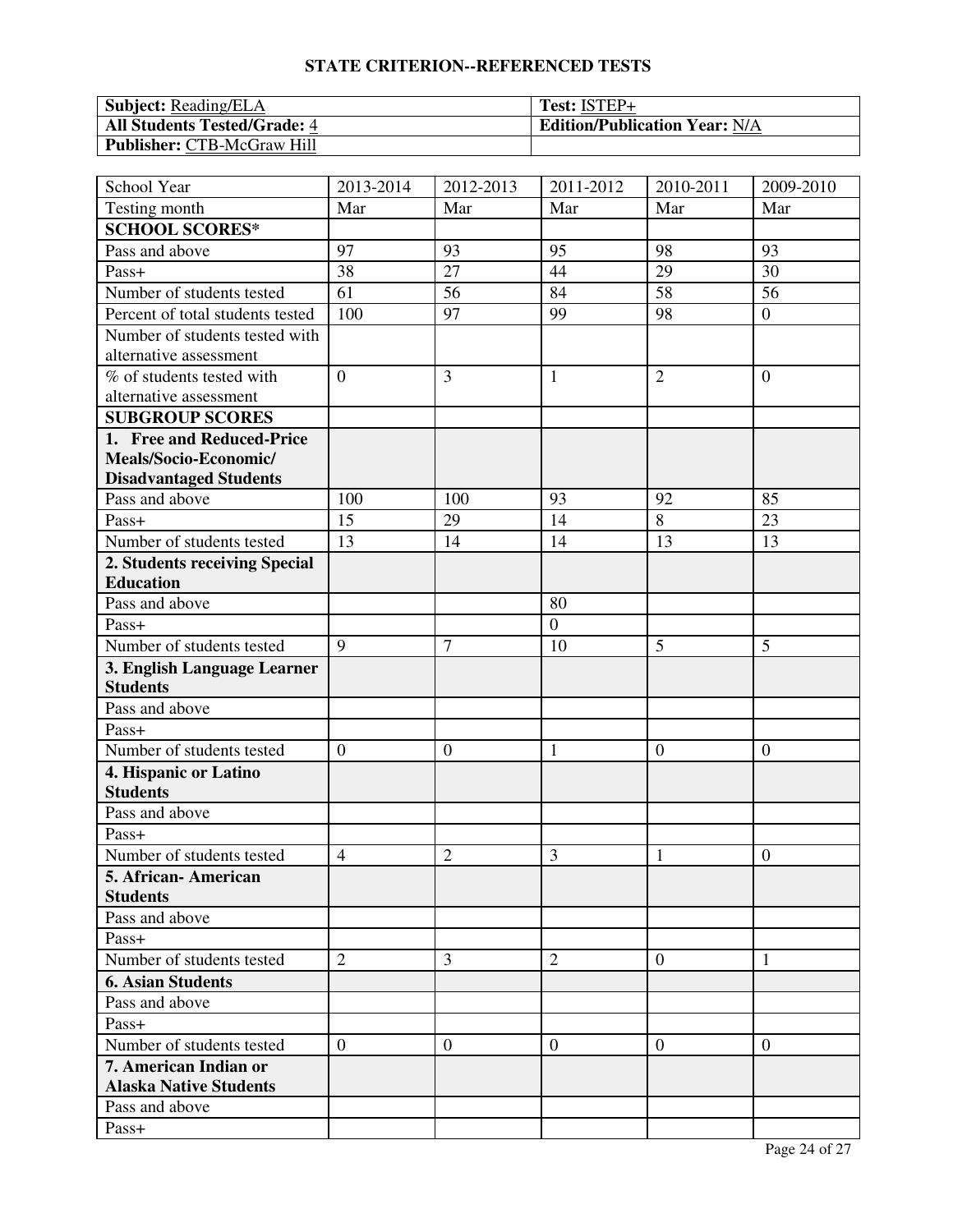| School Year                      | 2013-2014        | 2012-2013      | 2011-2012      | 2010-2011        | 2009-2010      |
|----------------------------------|------------------|----------------|----------------|------------------|----------------|
| Number of students tested        | $\overline{0}$   | $\overline{0}$ | $\overline{0}$ | $\overline{0}$   | $\overline{0}$ |
| 8. Native Hawaiian or other      |                  |                |                |                  |                |
| <b>Pacific Islander Students</b> |                  |                |                |                  |                |
| Pass and above                   |                  |                |                |                  |                |
| Pass+                            |                  |                |                |                  |                |
| Number of students tested        | $\boldsymbol{0}$ | $\mathbf{0}$   | $\mathbf{0}$   | $\boldsymbol{0}$ | 1              |
| <b>9. White Students</b>         |                  |                |                |                  |                |
| Pass and above                   | 98               | 96             | 96             | 98               | 93             |
| Pass+                            | 36               | 47             | 46             | 30               | 31             |
| Number of students tested        | 50               | 49             | 78             | 56               | 55             |
| 10. Two or More Races            |                  |                |                |                  |                |
| identified Students              |                  |                |                |                  |                |
| Pass and above                   |                  |                |                |                  |                |
| Pass+                            |                  |                |                |                  |                |
| Number of students tested        | $\overline{4}$   | $\overline{2}$ | 1              | 1                | $\overline{0}$ |
| 11. Other 1: Other 1             |                  |                |                |                  |                |
| Pass and above                   |                  |                |                |                  |                |
| Pass+                            |                  |                |                |                  |                |
| Number of students tested        |                  |                |                |                  |                |
| 12. Other 2: Other 2             |                  |                |                |                  |                |
| Pass and above                   |                  |                |                |                  |                |
| Pass+                            |                  |                |                |                  |                |
| Number of students tested        |                  |                |                |                  |                |
| 13. Other 3: Other 3             |                  |                |                |                  |                |
| Pass and above                   | $\boldsymbol{0}$ |                |                |                  |                |
| Pass+                            |                  |                |                |                  |                |
| Number of students tested        |                  |                |                |                  |                |

**NOTES:** The Indiana Modified Achievement Standards Test (IMAST) is the alternative assessment noted above. The percentages for Pass and Pass+ are unavailable for subgroups with less than 10 students tested.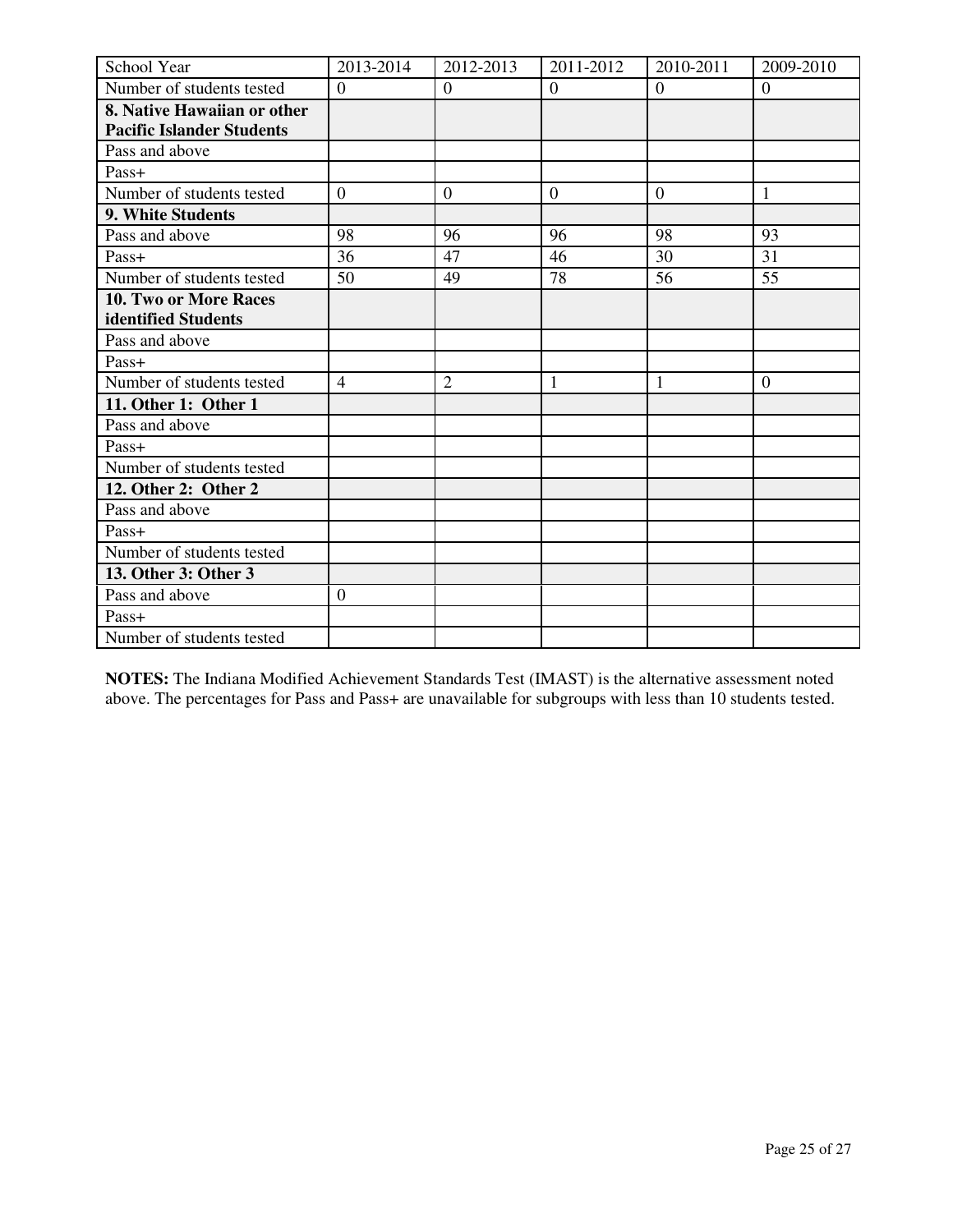| <b>Subject: Reading/ELA</b>         | Test: ISTEP+                         |
|-------------------------------------|--------------------------------------|
| <b>All Students Tested/Grade: 5</b> | <b>Edition/Publication Year: N/A</b> |
| <b>Publisher: CTB-McGraw Hill</b>   |                                      |

| School Year                      | 2013-2014        | 2012-2013        | 2011-2012        | 2010-2011       | 2009-2010        |
|----------------------------------|------------------|------------------|------------------|-----------------|------------------|
| Testing month                    | Mar              | Mar              | Mar              | Mar             | Mar              |
| <b>SCHOOL SCORES*</b>            |                  |                  |                  |                 |                  |
| Pass and above                   | 95               | 90               | 88               | 80              | 93               |
| Pass+                            | 39               | 44               | 28               | 18              | 22               |
| Number of students tested        | $\overline{57}$  | 86               | 60               | $\overline{55}$ | 54               |
| Percent of total students tested | 97               | 99               | 98               | 98              | 100              |
| Number of students tested with   |                  |                  |                  |                 |                  |
| alternative assessment           |                  |                  |                  |                 |                  |
| % of students tested with        | $\overline{3}$   | 1                | $\overline{2}$   | $\overline{2}$  | $\overline{0}$   |
| alternative assessment           |                  |                  |                  |                 |                  |
| <b>SUBGROUP SCORES</b>           |                  |                  |                  |                 |                  |
| 1. Free and Reduced-Price        |                  |                  |                  |                 |                  |
| Meals/Socio-Economic/            |                  |                  |                  |                 |                  |
| <b>Disadvantaged Students</b>    |                  |                  |                  |                 |                  |
| Pass and above                   | 93               | 88               | 91               | 75              |                  |
| Pass+                            | 14               | 18               | 9                | $\overline{0}$  |                  |
| Number of students tested        | 14               | 17               | 11               | 12              | 8                |
| 2. Students receiving Special    |                  |                  |                  |                 |                  |
| <b>Education</b>                 |                  |                  |                  |                 |                  |
| Pass and above                   |                  | 60               |                  |                 |                  |
| Pass+                            |                  | $\boldsymbol{0}$ |                  |                 |                  |
| Number of students tested        | 5                | 10               | 6                | $\overline{7}$  | $\overline{4}$   |
| 3. English Language Learner      |                  |                  |                  |                 |                  |
| <b>Students</b>                  |                  |                  |                  |                 |                  |
| Pass and above                   |                  |                  |                  |                 |                  |
| Pass+                            |                  |                  |                  |                 |                  |
| Number of students tested        | $\boldsymbol{0}$ | $\overline{2}$   | $\boldsymbol{0}$ | $\mathbf{0}$    | $\overline{0}$   |
| 4. Hispanic or Latino            |                  |                  |                  |                 |                  |
| <b>Students</b>                  |                  |                  |                  |                 |                  |
| Pass and above                   |                  |                  |                  |                 |                  |
| Pass+                            |                  |                  |                  |                 |                  |
| Number of students tested        | $\overline{2}$   | 5                | $\boldsymbol{0}$ | 1               | $\boldsymbol{0}$ |
| 5. African-American              |                  |                  |                  |                 |                  |
| <b>Students</b>                  |                  |                  |                  |                 |                  |
| Pass and above                   |                  |                  |                  |                 |                  |
| $Pass+$                          |                  |                  |                  |                 |                  |
| Number of students tested        | $\overline{2}$   | $\overline{2}$   | $\overline{2}$   | 1               | $\mathbf{1}$     |
| <b>6. Asian Students</b>         |                  |                  |                  |                 |                  |
| Pass and above                   |                  |                  |                  |                 |                  |
| Pass+                            |                  |                  |                  |                 |                  |
| Number of students tested        | $\overline{0}$   | 1                | $\overline{0}$   | 1               | $\overline{0}$   |
| 7. American Indian or            |                  |                  |                  |                 |                  |
| <b>Alaska Native Students</b>    |                  |                  |                  |                 |                  |
| Pass and above                   |                  |                  |                  |                 |                  |
| Pass+                            |                  |                  |                  |                 |                  |